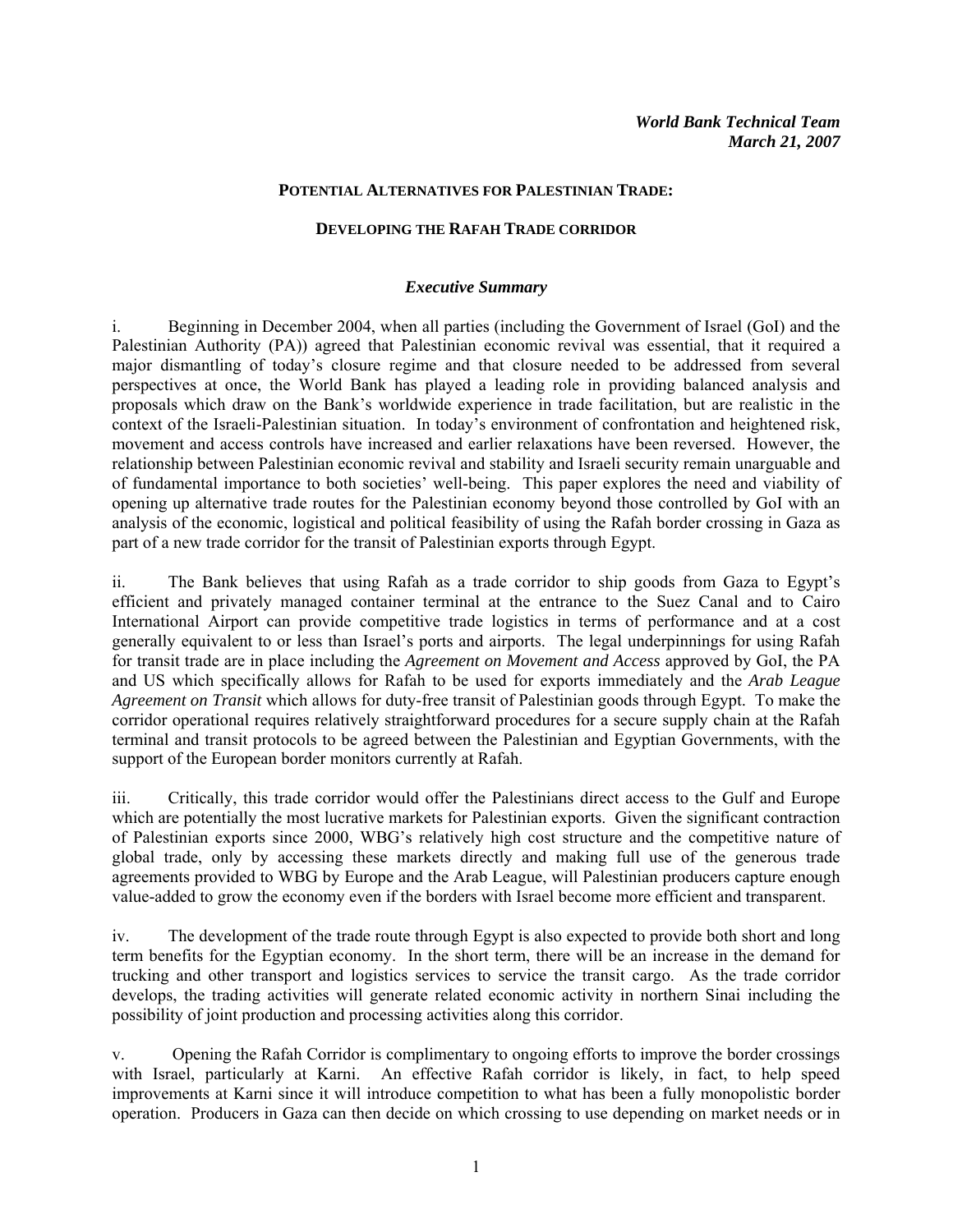response to when a specific security threat at a crossing may dictate its temporary closure. The West Bank economy is larger than the Gazan economy and producers there also need direct access to the world market. An efficient and reliable crossing and trade corridor through Jordan would provide similar advantages of direct market access from the West Bank.<sup>[1](#page-1-0)</sup> Likewise, progress on the Palestinian port and airport as provided for under the *AMA* should begin in order to provide other alternatives for reaching third country markets.

vi. It is suggested that the development of the Rafah corridor take a phased approach beginning with specially arranged demonstration shipments to jump start operations and then expanding these activities as systems and procedures are instituted and improved. Necessary infrastructure and construction would proceed apace to support the agreed procedures and to appropriately meet demand as it grows. At the start, Rafah would be used only for exports in transit. Such operations have very limited security issues and do not impact the existing quasi-Customs union between WBG and Israel as embodied in the Oslo Accords. The independent EU monitors at Rafah, EUBAM, have expressed willingness to include the handling of goods in their third party mandate. Egyptian authorities have also indicated their support for Palestinian transit trade.

vii. The success of the Rafah corridor is dependent on establishing practices and procedures which, while sensitive to legitimate security and economic concerns and minimizing risks, are appropriate and focused on facilitating efficient and reliable trade. Ample expertise in putting in place international best practice is available and the World Bank and the EC, among others, are prepared to assist in this regard. An immediate reopening of Rafah for passengers, and a return to normal and reliable operations at the crossing, as mandated by the AMA and practiced from November 2005 to June 2006, must be restored and respected. The border crossing should be a conflict-free zone where all parties in the region recognize the importance to the Palestinian and Egyptian economies and the well-being of the Gazan population of maintaining an efficient, reliable and corruption free trade corridor.

viii. This paper covers the following four key issues: (i) Palestinian Trade Against the Background of Global Trade Expansion; (ii) Trade Logistics and Performance Using Egyptian Gateways; (iii) Establishing the Border Terminal Operations and Transit Protocols, and (iv) Conclusions and Next Steps. The paper incorporates views and feedback provided to the authors during a series of presentations and discussions of the main concepts with a wide range of private sector, government and donor stakeholders in WBG and Israel in January and March 2007.

<span id="page-1-0"></span><sup>1</sup> <sup>1</sup> For a Jordanian Corridor to be successful it is crucial that Israel reverse the current policy of restricting access of the Palestinian population to the Jordan Valley since this would add significant uncertainty in reaching a Jordan transit corridor.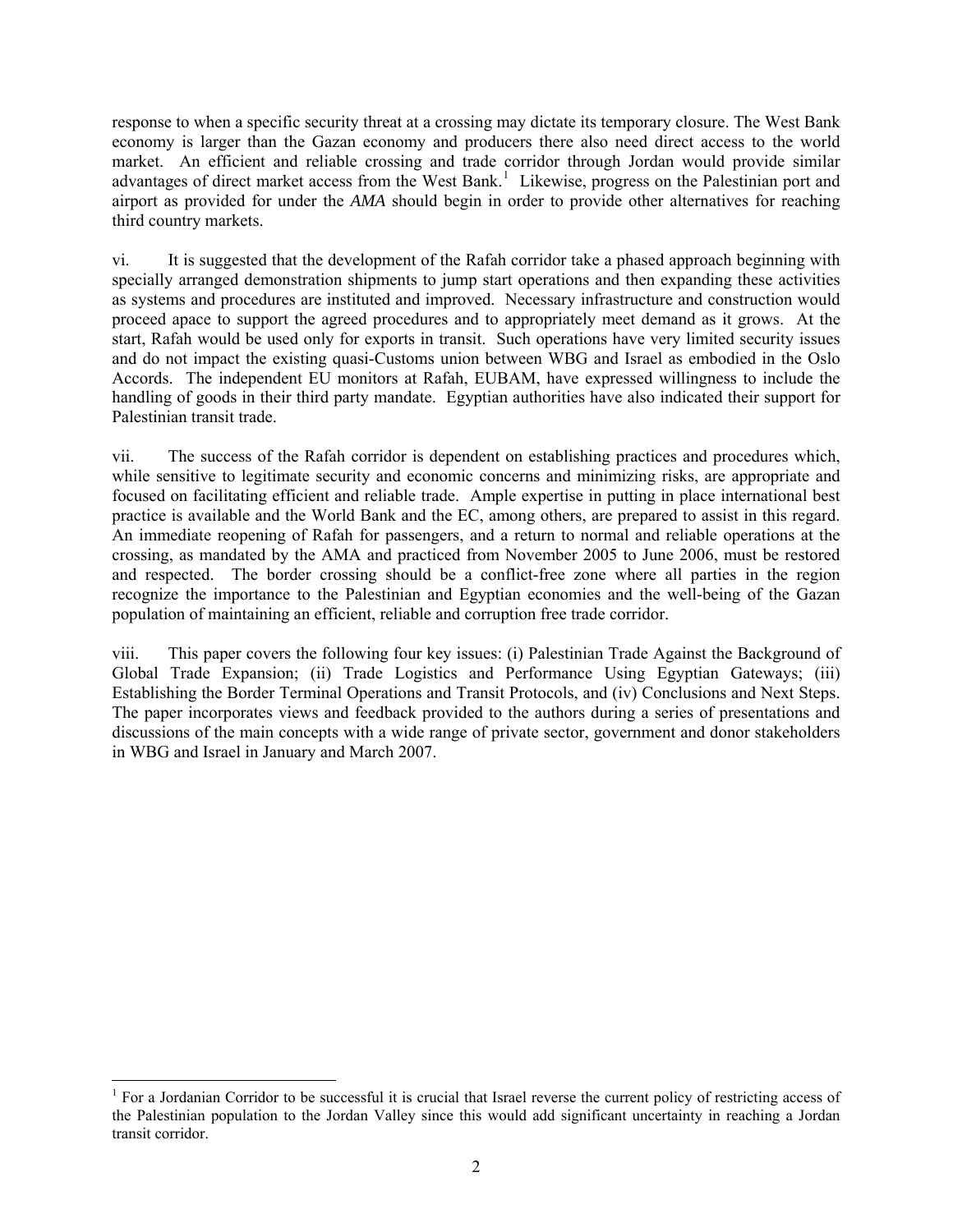#### **I. PALESTINIAN TRADE AGAINST THE BACKGROUND OF GLOBAL TRADE EXPANSION**

1. WBG is a small, resource-poor country with a well educated, but rapidly growing population. As such, it has been and will continue to be reliant on maintaining an open trading economy as the basis for economic growth. Historically, trade in goods and services, and the export of labor to Israel, have been the main sources of growth in Palestinian GDP. Trade accounts for some 85-90% of Palestinian GDP - with imports of goods and services representing about 70% and exports of goods and services representing some 15-[2](#page-2-0)0% of GDP. Under the Paris Protocol<sup>2</sup>, WBG entered a quasi-customs union with Israel, harmonizing its trade policies and agreeing to Israeli collection of all duties and taxes due to the PA resulting from trade. Some 90% of all imports and exports now come from or through Israel. Israel also retains total control over the movement of people and goods in and out of WBG.

2. Unfortunately, the cycle of violence and closure that took hold at the start of the second *intifada* resulted in progressively more uncertainty, higher costs and a restrictive regime for transferring border cargo that has contributed to a significant decline in trade from 2000. Except for some growth in 2004, the decline has continued to the present (See Graph 1). Given the unprecedented level of closure affecting Gaza since January 2006, as well as the economic decline resulting from the withholding of tax revenue and donor assistance which accompanied the election of a Hamas government, Palestinian exports have declined to their lowest rate since the signing of the Oslo Accords in 1994.



**Graph 1: Palestinian GDP and Exports, US\$ mill**

3. Looked at from a global perspective, this period of decline in Palestinian trade is even more troubling. While the value of Palestinian exports in 2006 was nearly 30% below the level reached ten years ago, and down some 46% from the peak reached in 1999, global merchandise trade grew on average by 4.2% in real terms over the past ten years. Trade has also become increasingly competitive. New entrants and improved logistics mean that existing exporters can no longer take for granted longestablished relationships and markets. Not only manufactured products, but agricultural and horticultural

<span id="page-2-0"></span><sup>&</sup>lt;sup>2</sup> The Paris Protocol sets out the economic arrangements between the Palestinian Authority and Israel and is a part of the Israeli-Palestinian Interim Agreement on the West Bank and the Gaza Strip signed in 1994 and commonly known as the "Oslo Accords".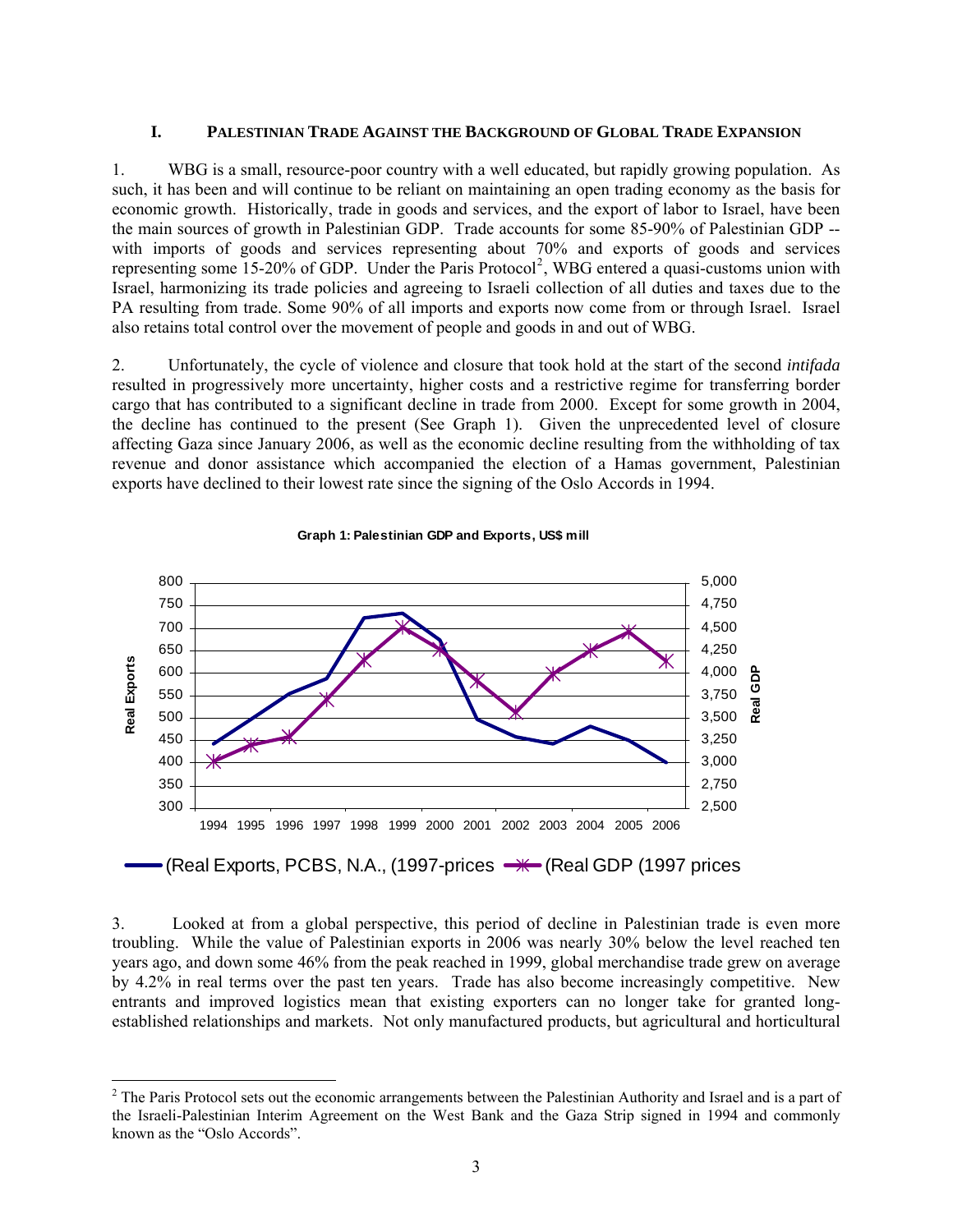goods are now shipped to markets from much greater distances.<sup>[3](#page-3-0)</sup> As trade barriers have fallen, imports from low priced producers have captured significant market share from domestic producers, even in developing countries. Thus, the Palestinian economy is being left further and further behind other trading economies.

4. In economic terms, the restrictions on the movement of Palestinian people and goods arising from closure have not only increased transaction costs, but have also led to a level of uncertainty and inefficiency which has stymied growth and investment. Bank estimates suggest that movement and access restrictions may have accounted for about half of the decline in Palestinian GDP in recent years. Although Palestinian enterprises are aware that they need to invest in their businesses to increase productivity and improve the quality of their products, they are not doing so as long as restrictions on accessing markets both domestically and for exports make such investments highly risky. This is confirmed by a recent Investment Climate Survey carried out by the Bank<sup>[4](#page-3-1)</sup> which showed that, in 2005, more than 83 percent of Gaza-based exporters in the industrial sector ranked movement and access among their top-three obstacles to the growth of their business.<sup>[5](#page-3-2)</sup> There is little that private investors or donors can do in support of the private sector which will provide sustainable improvement unless progress is made in reducing the uncertainty and inefficiency inherent in the current regime of movement and access restrictions.

5. The economy in the Gaza Strip, particularly since Israel's departure from the settlements in August 2005, has been particularly hard hit by a contraction in external access. With the exception of cement and gravel, Gazans have only a single entry and exit point at the Karni/Al-Mountar Border Crossing for the export and import of all goods needed to sustain an economy of nearly 1.5 million people.<sup>[6](#page-3-3)</sup>

6. From a trade perspective, the operation of Karni is unacceptable. It was closed for the majority of time in 2006 and even when open, operates haphazardly with varying operating hours, inefficient and unpredictable screening procedures, and lack of transparency. While the *AMA* called for continuous border terminal operations and for the number of daily export trucks from Gaza to reach 150 a day by January 2006 and 400 a day by end 2006, on average only some 20 trucks crossed on a daily basis in 2006. As of end January, the average had increased to 46 a day<sup>[7](#page-3-4)</sup>, but this still is only just over 11% of the number committed to under the *AMA* (see Graph 2).

<span id="page-3-0"></span><sup>&</sup>lt;sup>3</sup> For example, products from South America, Africa and the Middle East now compete in the European wholesale food markets.

<sup>&</sup>lt;sup>4</sup> See WBG Investment Climate Assessment, World Bank, March 2007 (pending)

<span id="page-3-2"></span><span id="page-3-1"></span> $5$  The survey covered the period to 2005. If asked today when faced with closure policies in 2006 which have been more restrictive then any time since the start of the second intifada, it can be assumed that nearly every firm, especially in Gaza, would list this as the key obstacle.

<span id="page-3-3"></span><sup>&</sup>lt;sup>6</sup> Gravel and other aggregates are normally moved between Israel and Gaza at the Sufa Crossing which is at the southern edge of the Gaza-Israel border. Although Israel has built a large facility for the passage of people between Gaza and Israel at Erez (on the northern Gaza-Israel border), this passage has remained closed for nearly a year to all except internationals, high level government officials, and a limited number of businessmen and traders who have obtained special permits from GoI and whose travel is coordinated in advance with the military authorities at the passage. Rafah, located between southern Gaza and Egypt, was turned over to Palestinian control, with third party monitoring, in November 2005. Unlike the crossing between WBG and Israeli, there are no provisions in the AMA for Israel to close this crossing between Gaza and Egypt. In practice, however, Israel has since June 2006 dictated the opening and closing of Rafah.

<span id="page-3-4"></span><sup>&</sup>lt;sup>7</sup> Daily monitoring of trade flows through Karni is provided by Paltrade under a grant by the World Bank's Post Conflict Fund. See Paltrade's website [www.paltrade.org](http://www.paltrade.org/) for additional information.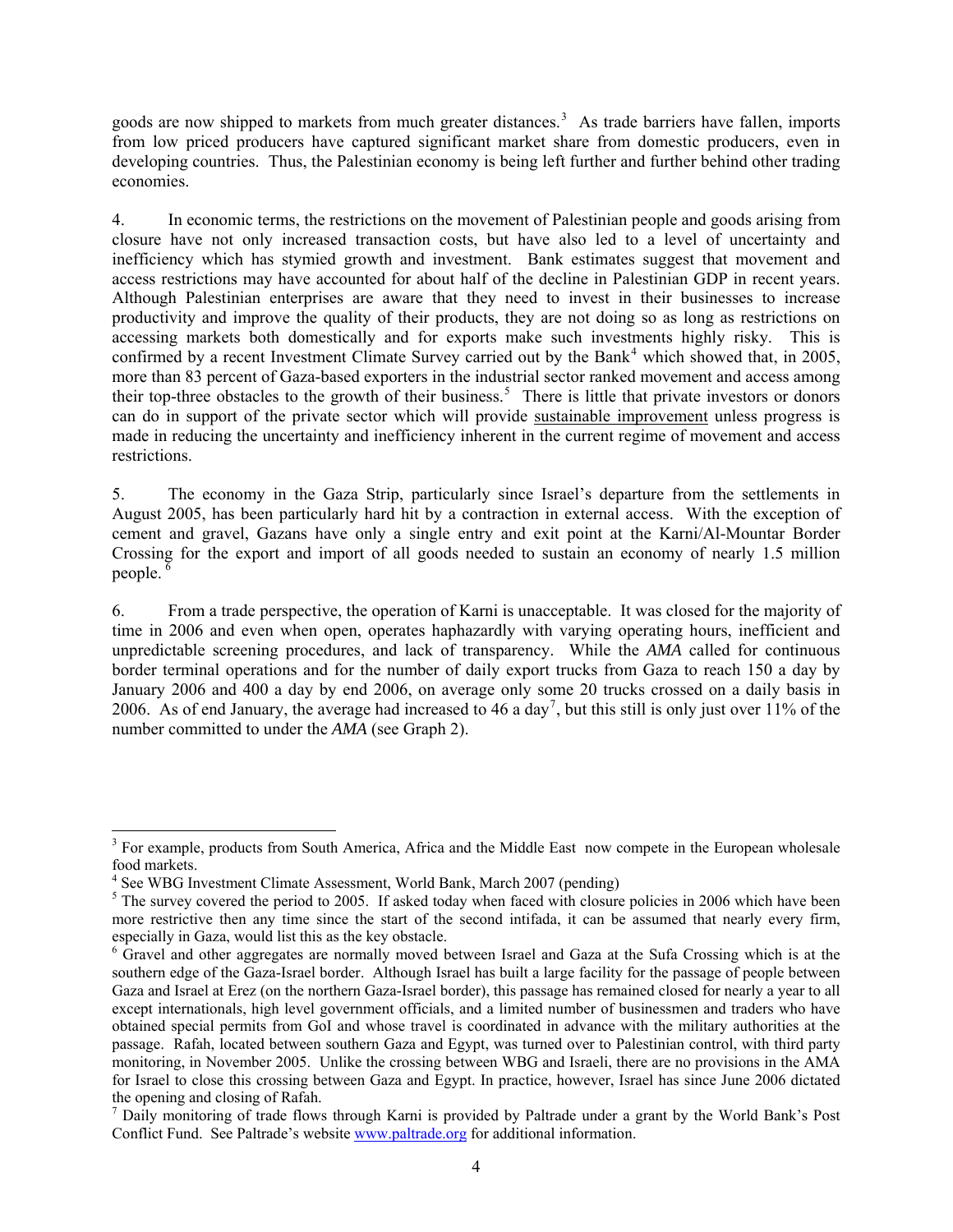

7. Many of the procedures and much of the infrastructure design at Karni started from a security perspective or in response to specific threats at the crossing.<sup>[8](#page-4-0)</sup>. However, a number of practices and procedures appear to be exercised as a form of non-tariff barrier to restrict trade. The Bank and others have written many papers on the functioning of Karni that document the frequent and extended closures, poor design, inefficient use of existing equipment, lack of service standards, absence of published procedures and fees, and failure to meet agreed performance targets.<sup>[9](#page-4-1)</sup> The US Security Coordinator (USSC) has been working actively to address legitimate Israeli security concerns about the crossing<sup>[10](#page-4-2)</sup>, but the key issues related to Karni's processes and procedures remain fundamentally unchanged. The result is that the crossing is plagued by excessive costs, insufficient throughput and lack of reliability. Moreover, as may be expected when so much demand is unmet and no other option for the movement of goods is available for the entire population of Gaza, Karni has also attracted large scale corruption, with payments to transport goods to/from the Israeli side of the border running on the order of \$2,000-\$6,000 per truck. This corruption also renders the crossing more fundamentally insecure.

8. Even without the problems at the border, Palestinian exporters face additional challenges and costs in moving their goods through Israel. Because Palestinian traders and firms experience significant problems when trying to access Israel or Israeli ports directly, they are forced to turn to Israeli middlemen and service providers to facilitate the movement of imports and exports. In the past these ties may have been positive in terms of expanding both Israeli and Palestinian trade, but now have left the Palestinian economy extremely vulnerable to changes in Israeli policy and border regimes and without the diversity necessary to compete in the modern global trading system. Recent changes introduced at Ashdod port, for example, dictate that goods originating in the Palestinian territories be held for 48 hours at the port. This delay is often enough to miss a sailing – causing the goods to remain at the port for several

1

<span id="page-4-0"></span><sup>&</sup>lt;sup>8</sup> The crossing was subject to one particularly lethal attack in January 2005 when militants drove up to the wall from the Palestinian side and used explosives to blow a whole in the wall, killing several workers on the Israeli side before being killed themselves by Israeli soldiers. There was also an instance when militants smuggled themselves through Karni in an empty container to Ashdod port where they killed a number of workers. 9

<span id="page-4-1"></span><sup>&</sup>lt;sup>9</sup> See World Bank's West Bank and Gaza website for more information.

<span id="page-4-2"></span><sup>&</sup>lt;sup>10</sup> GoI has claimed that its inability to keep Karni open is because of security issues on the Palestinian side of the border including suspected tunneling or other activity. USSC has therefore worked with the Palestinian government on both physical improvements as well as improved procedures and risk management techniques related to those who access the crossing from Gaza.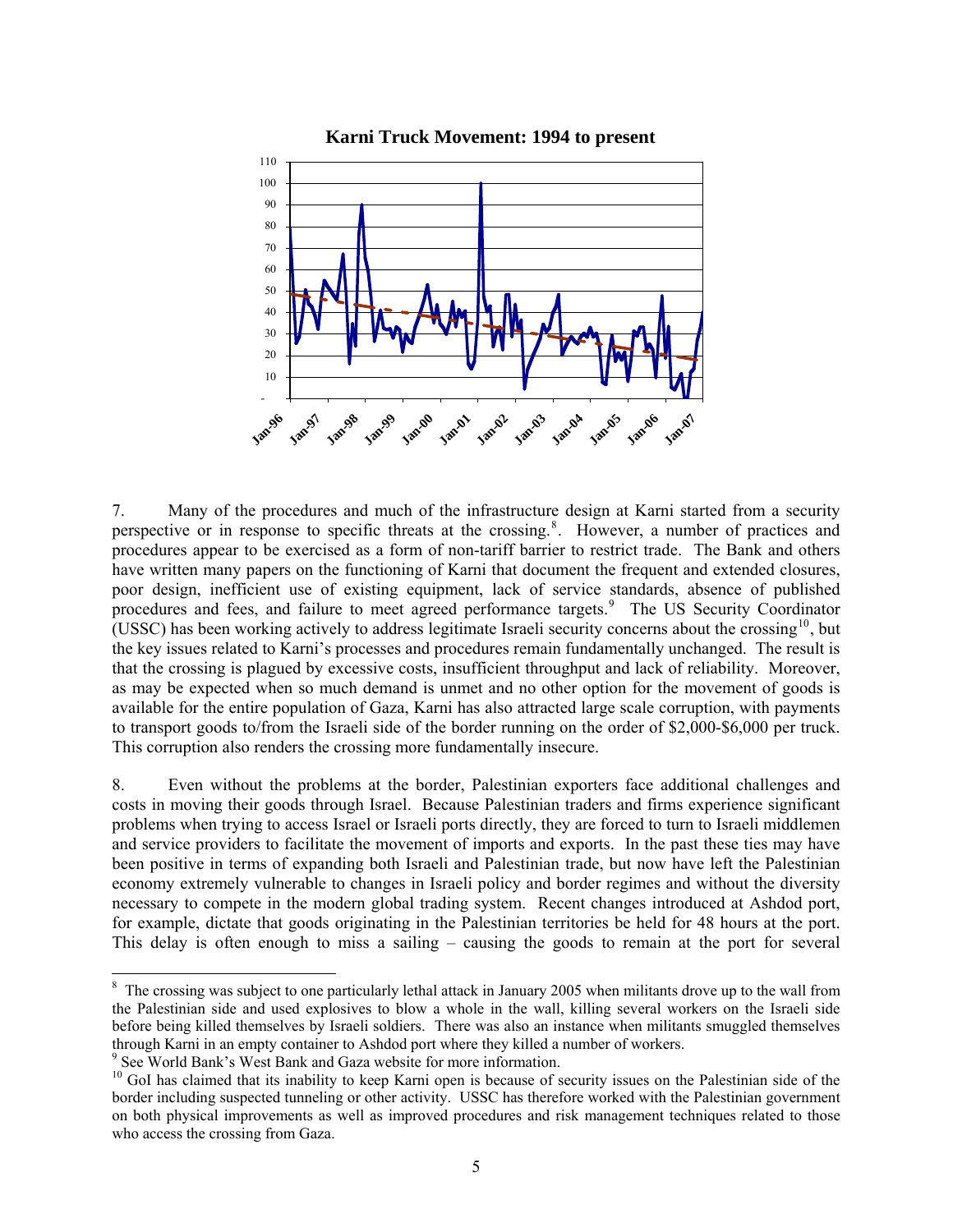additional days. Air cargo originating in WBG is prohibited from being shipped on passenger airlines out of Ben Gurion, thereby limiting the available capacity and frequency of services for high-value, timesensitive goods. Furthermore, as reported in the ICA, Palestinian firms also have very little certainty in terms of their imported goods clearing customs at the port. On average, it takes a West Bank firm nearly 10 days to clear customs and a Gazan firm 30 days. But it may also take as many as 30 days for goods destined for the West Bank and 60 days for goods destined for Gaza to clear. In comparison, goods imported by Israeli firms normally clear customs within a day or two. With such a degree of uncertainty, Palestinian enterprises are forced to keep large stocks of imported inputs on hand, making their final products more expensive and less competitive.

9. As difficult as the border regime is, Palestinian firms also face market changes which are negatively impacting Palestinian export performance. As explained at some length in the ICA, Palestinian trade has been tightly linked with the Israeli economy for the past 40 years. Palestinian firms developed by producing labor intensive, low value-added goods which were sold into what had been a heavily protected Israeli consumer market. However, as Israel's economy developed and producers moved into the production of higher value goods and services, it needed to lower the level of protection on its domestic market in order to gain markets for its high value exports. This drop in protection meant that Palestinian goods, which had enjoyed a protected market in Israel and WBG, faced increased competition from countries such as Turkey, China and Vietnam which could produce similar goods at lower costs. While production costs are lower in Palestine than in Israel because of significantly lower Palestinian wages, Palestinian wages are too high to be competitive globally in low-end textiles and footwear.

10. Competitive advantage, however, is no longer dependent only on low-cost production. While countries with the lowest labor costs will continue to attract outsourcing, low costs alone cannot maintain markets in the global economy. Increasingly, particularly for higher value goods, the focus is on predictability and successful exporters are those that can provide reliable and time sensitive delivery. This is especially true for smaller producers whom, in order to survive in the face of the large producers of China and India, compete in regional niche markets by offering better quality and service to their buyers.

11. Reliable and time sensitive delivery is particularly important for the kind of products which can be produced in WBG. Clothing sold to hypermarkets and national retail chains require reliable trade logistics to provide "just in time" delivery. Fresh fruit and vegetables must be transported in an uninterrupted "cold chain" in order to reach the standard required for high-value European Union produce and supermarkets. Fresh herbs and flowers, which have been successfully exported from WBG and Israel in the past, are the most demanding in terms of delivery time. These products need to reach their markets from the packing houses within 1-2 days. Even producers of less time sensitive exports such as furniture are coming under increasing pressure to meet tighter delivery times to keep up with global competitors. In highly competitive export markets, fulfillment rates (deliveries on time and in good condition) are expected to exceed  $95\%$ .<sup>[11](#page-5-0)</sup> Exporters pay heavy penalties for late or damaged shipments.

12. To meet the demand for faster and more reliable deliveries, successful exporters must develop alternative supply chains and utilize multiple trade routes to meet the differing requirements of their buyers with regards to cost and time. Under normal circumstances, exporters will make use of the most cost-effective routes to meet normal delivery schedules. However, they are also prepared to use higher cost, but faster routes on occasions when there are unexpected delays in production or other events

1

<span id="page-5-0"></span> $11$  The implications of variations in performance on trade are sometimes difficult to put in perspective. An analogy would be a restaurant in which the time to serve food varies from ten minutes to two hours, and sometime the food is not served at all. It is difficult to imagine that such a restaurant could remain open. If an exporter cannot be sure of on time delivery, then the importer is being asked to accept this same open-ended proposition.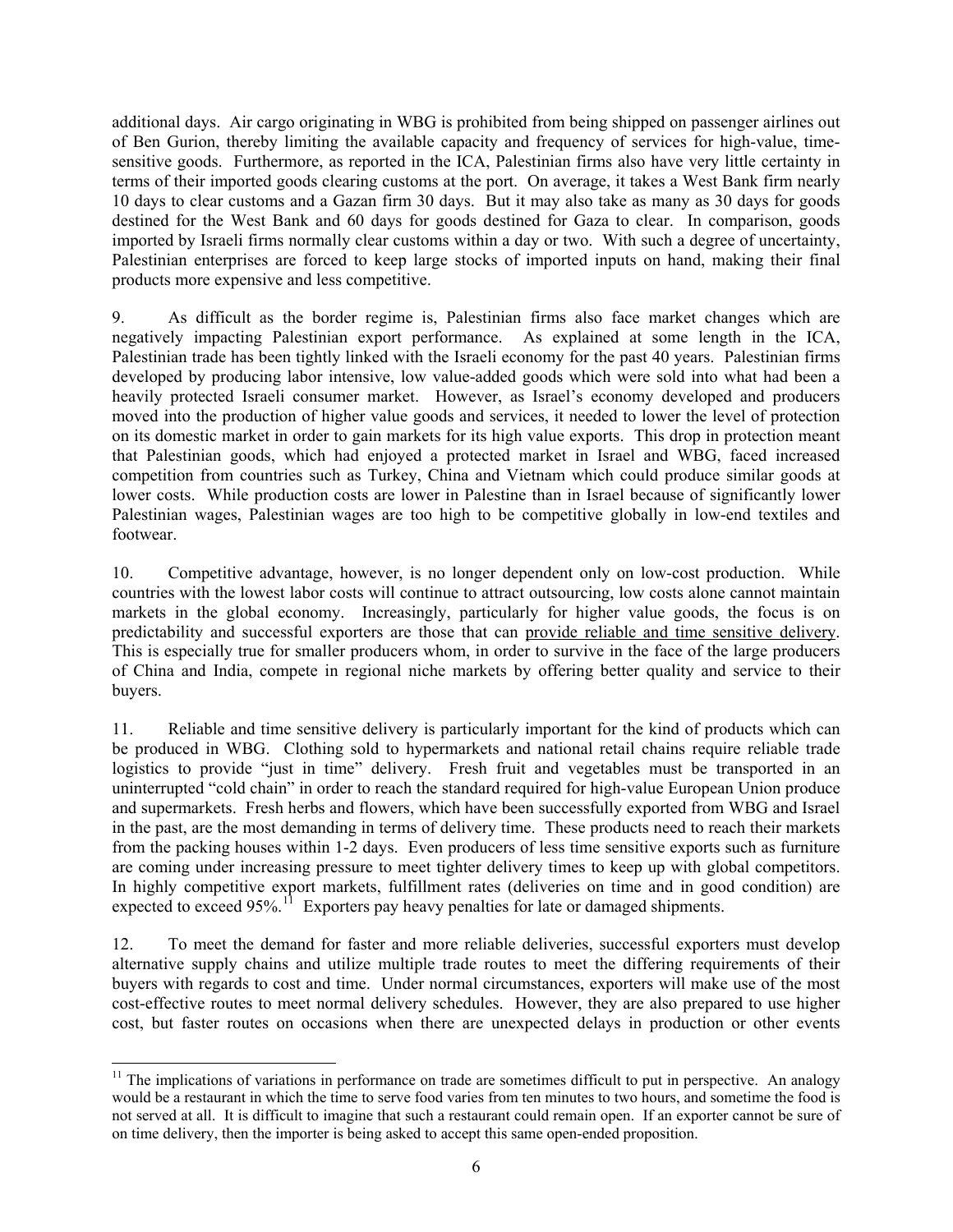leading to missed shipment dates. This is necessary for both the import of inputs necessary to produce exports as well as for the shipment of final products. The development of alternative routes has been especially important in countries that are landlocked or lack seaports since exports and imports can be easily disrupted by developments in neighboring countries and by the behavior of various national border authorities. In the case of WBG, all of these problems are particularly acute.

13. If Palestinian producers can guarantee access to their customers, there are potentially lucrative markets beyond Israel. WBG enjoys generous trade arrangements with the EU and improvements in the "Rule of Origin" regulations will further enhance the ability of Palestinians to directly sell to customers in Europe. Under the Arab Free Trade Area Agreement, Palestinian goods have duty-free access to this burgeoning market. According to a recent study by the Peres Center and Paltrade, merchandise imports into this zone amounted to \$170 billion in 2005 and are projected to reach over \$500 billion by  $2015^{12}$  $2015^{12}$  $2015^{12}$ . Since Palestinian trade is almost exclusively through Israel, Palestinian exporters have not been able to adequately tap this market. However, with alternative trade routes, Palestinian products, starting with goods such as produce and furniture, would be particularly well placed to penetrate this lucrative and growing market.

14. For these three reasons: (i) the absence of reliability and efficiency in moving goods through the border with Israel, (ii) the loss of some Israeli markets to more competitive imports and its relatively high costs of production compared to other developing countries and (iii) the demand from the global economy for on-time and undamaged delivery of goods, Palestinian firms will need to find new ways of doing business. This will require a transition to the production of higher-value goods and services, accessing final markets directly so as to avoid the costs incurred by a dependency on middlemen, and ensuring that exporters have the means to meet contractual obligations for delivery on time and at the agreed price. To do this, WBG must have competitive and reliable trade corridors that offer direct access to its traditional and new markets.

## **II. TRADE LOGISTICS AND PERFORMANCE USING EGYPTIAN GATEWAYS**

15. In November 2005, following the disengagement of Israel from the Gaza Strip and as provided for under the *Agreement on Movement and Access (AMA),* the Rafah border crossing between southern Gaza and Egypt was turned over to operation by the PA, with third party monitoring provided by the EU (EUBAM) and additional scrutiny through the operation of CCTV cameras by Israeli security. Although the operation of the crossing has become marred in recent months, the experience of Rafah as a passenger border terminal was extremely positive until the disruption caused by the kidnapping of an Israeli soldier near the Gazan border and the subsequent closure of the Rafah crossing by GoI. Prior to the closure, the crossing's performance represented a dramatic improvement over the period of Israeli control<sup>[13](#page-6-1)</sup>. There was appropriate coordination between customs and Palestinian security forces at the crossing and the PA Customs Department successfully introduced electronic customs reporting for goods carried in passenger's baggage (using the UN's ASYCUDA  $+$  system).<sup>[14](#page-6-2)</sup> The presence of EU monitors and CCTV used by Israeli security services at nearby Kerem Shalom, ensured that the crossing was run appropriately and safely in order to assuage legitimate concerns about the security and safety of the crossing and the goods and people who passed through it. In terms of performing a thorough and efficient

<span id="page-6-0"></span><sup>&</sup>lt;sup>12</sup> See "The Untapped Potential", December 2006 by the Peres Center for Peace and Paltrade.

<span id="page-6-1"></span> $13$  Prior to the Israeli withdrawal from Gaza in August/September 2005, Rafah was notorious for security related closures, long passenger queues, and poor communication and coordination with the Egyptian side. This led to long periods when hundreds of Palestinians were left trapped on the Egyptian side for days and weeks waiting to return to Gaza. Since the handover to PA control, the Rafah crossing remained open, expanded and normalized it operating hours and provided the capacity to cross all passengers. With the border closed most days since the summer, familiar scenes of Palestinians trapped at the borders have reoccurred.

<span id="page-6-2"></span> $14$  ASYCUDA is currently employed in over 80 countries worldwide.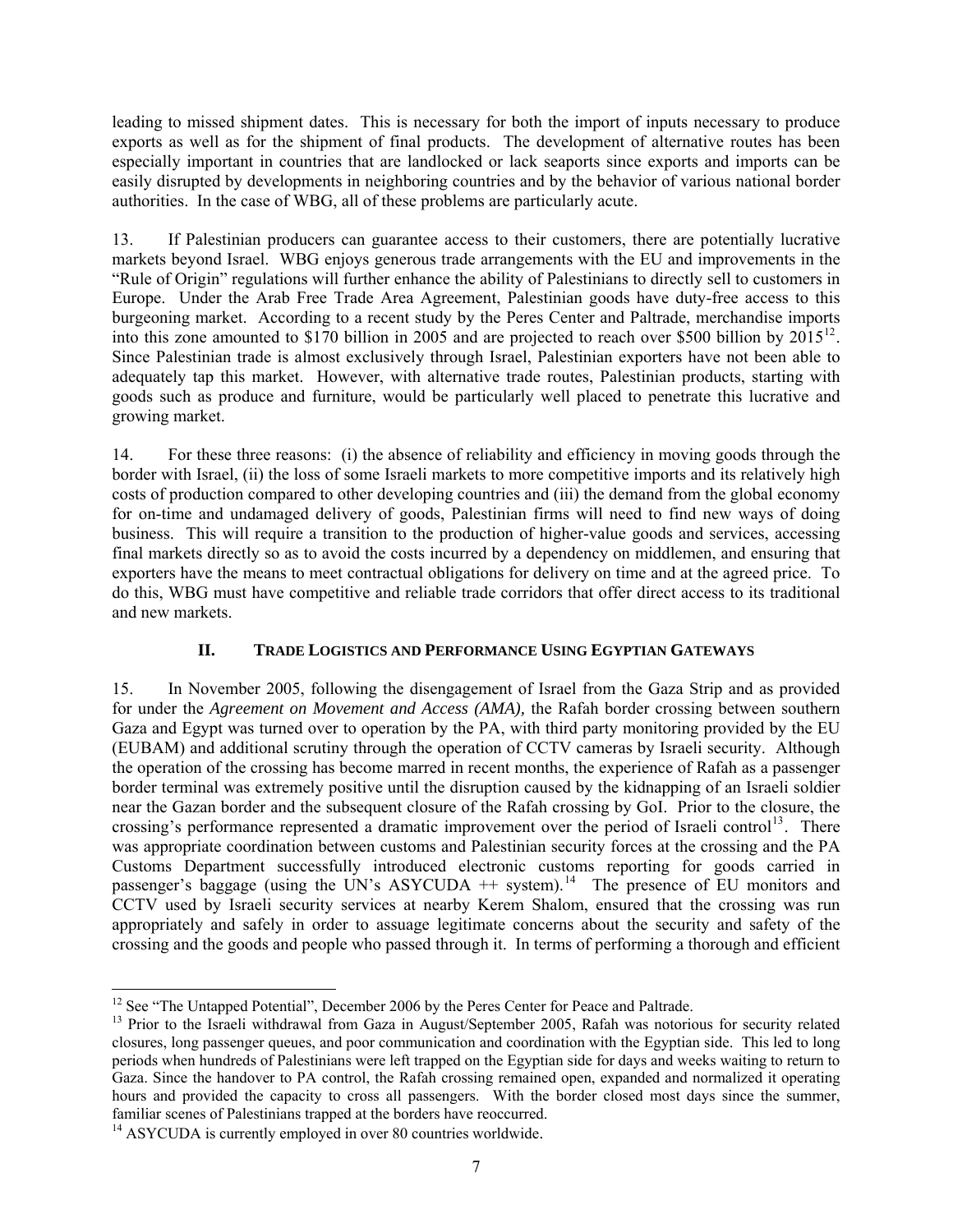inspection of passengers and luggage and fully meeting demand, experts stated that Rafah ranked among the best passenger-only terminals<sup>[15](#page-7-0)</sup>.

16. This initial success provides the natural starting point for developing a new trade corridor through Rafah for Palestinian exports for several key reasons:

- $\triangleright$  The political agreements that underpin the expansion of Rafah from passengers only to passengers and goods are already in place. The *AMA* provides for the crossing to be used for exports immediately (i.e. as of November 2005), and allows it to be used for imports following assessment after the first year of operation (i.e. as of December 2006). In terms of moving goods through Egypt, the Arab League Agreement on Transit provides a starting point for duty-free movement of Palestinian goods through Egypt for ongoing shipment from Egypt's ports and airports.
- $\triangleright$  A phased approach can be easily initiated, starting with exports moving in transit under a customs bond to third countries. This movement would not involve security issues for Israel nor would it have any implications for the Paris Protocol. The movement can be arranged directly between WBG and Egypt with relatively simple procedures to ensure that there is no leakage into the Egyptian economy. EU BAM has expressed willingness to expand its monitoring operations to include the passage of goods. Once procedures are established and the transit route operates with some regularity, this arrangement could be expanded to improve efficiency and then to allow imports.
- $\triangleright$  As explained in the following paragraphs, the trade corridor from Rafah to Egypt's ports at the mouth of the Suez Canal (including the new SCCT), to the international airport in Cairo, and over land and across the Gulf of Aqaba to the Gulf countries, provides competitive trade logistics in terms of time, performance and cost for Palestinian exporters to access key markets.
- $\triangleright$  The development of the trade route through Egypt is also expected to provide both short and long term benefits for the Egyptian economy. In the short term, there will be an increase in the demand for trucking and other transport and logistics services to service the transit cargo. While the initial volumes of exports will be relatively small, this will grow and will eventually be complemented by much larger volumes of imports to supply the Gazaneconomy. As the trade corridor develops, the trading activities will generate complementary economic activity in northern Sinai. This can be expected to result in a substantial volume of bilateral trade leading to joint production and processing activities along the corridor.
- $\triangleright$  This activity would not preclude other initiatives to deal with movement and access restrictions including ongoing efforts to improve trade routes to/through Israel as well as internal and external restrictions in the West Bank. Rather, if successful, Rafah would provide a replicable model for opening up other corridors including a Palestinian-Jordan route from the West Bank which is essential for growing the economy in the West Bank.

#### **Trade Logistics: Road, Sea and Air**

 $\overline{\phantom{a}}$ 

17. The viability of the Rafah corridor will depend on the ability to move goods quickly, reliably and at low cost between Gaza and the various Egyptian gateways. The selection of an appropriate gateway will depend largely on the type of commodity and the relative importance of time and cost which its delivery demands. Table 1 gives an indication of the modes of transport and therefore the gateways that are most likely to be used for products from Gaza exported via Egypt.

<span id="page-7-0"></span> $15$  100% of passengers and baggage is checked going through Rafah, yet there were minimal delays and the crossing fully met demands.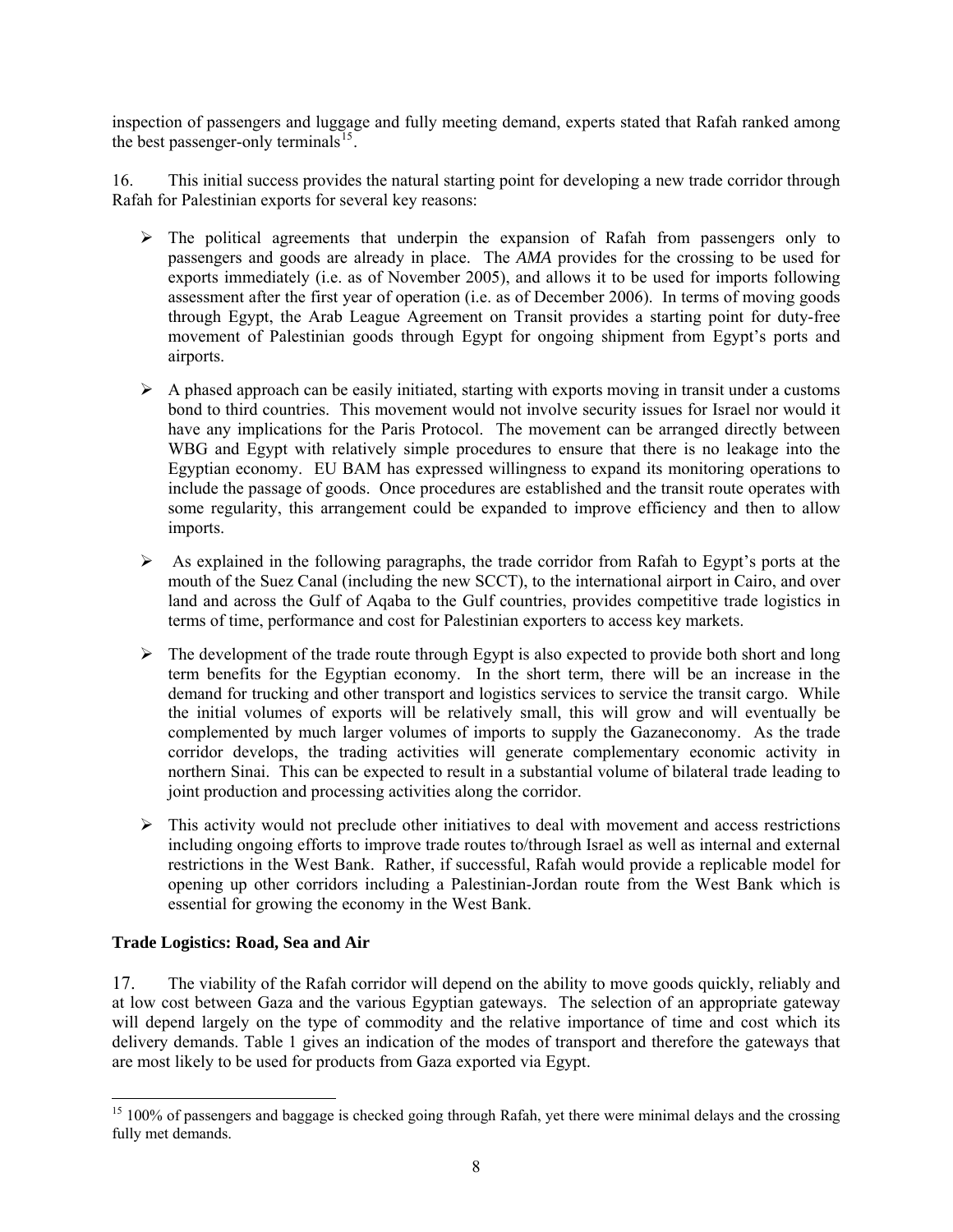| <b>Product for Export</b> | Road | Sea | Air |
|---------------------------|------|-----|-----|
| Oranges                   |      |     |     |
| Strawberries              |      |     |     |
| Tomatoes                  |      |     |     |
| Herbs                     |      |     |     |
| Carnations                |      |     |     |
| Apparel                   |      |     |     |
| Furniture                 |      |     |     |
| Leather Goods             |      |     |     |

**Table 1: Trade Logistics: Mode of Transport** 

18. Figure 1shows how goods would move along each of the road corridors: (i) to Egypt's ports at the mouth of the Suez Canal, (ii) to Cairo International Airport (and the small regional airport at Al Arish) and (iii) to the Gulf of Aqaba and across to destinations in the Gulf states.



**Figure 1: Alternate Routes** 

19. **Road Connections**: The road from Rafah through the Sinai to Cairo provides a good transport link. The road is primarily a four lane road (two lanes in each direction) with some wider sections with relatively little traffic until it reaches the outskirts of Cairo. There are relatively few towns along this route and trucks can average 80 km per hour except for the last few kilometers approaching the International Airport on the eastern edge of Cairo. The road between Rafah and the Suez Canal is relatively new and the entire length is in good condition. Since the distances to the port and airport are reasonable, even allowing for loading time, a truck originating in Egypt can pick up a load at Rafah and deliver it to the port/airport in a single day. Indicative travel times and distance are shown in Table 2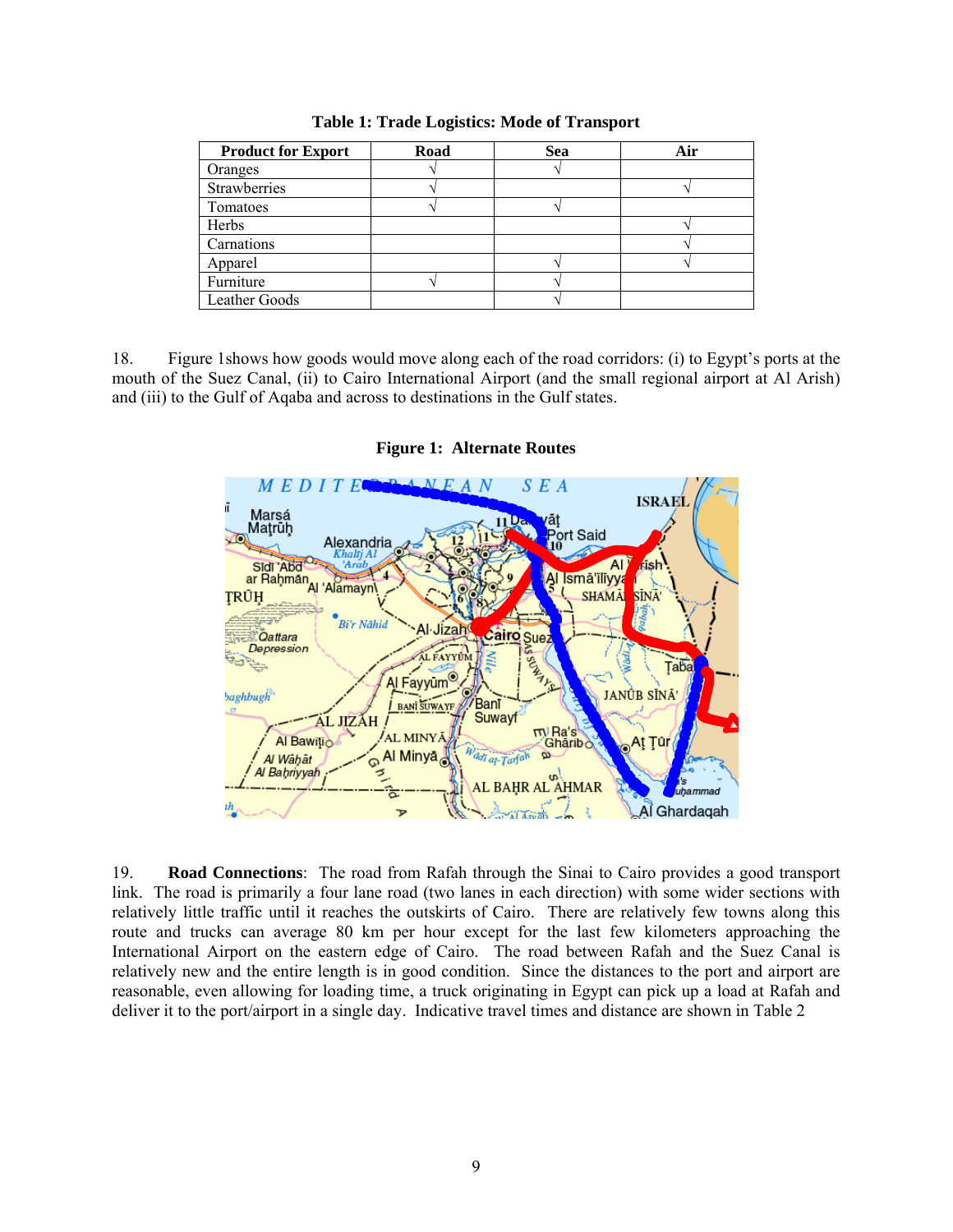|                              | <b>Port</b><br>(SCCT) | <b>Airport</b><br>(Cairo Intl) | <b>Nuweiba</b>                    | <b>To UAE</b>     |
|------------------------------|-----------------------|--------------------------------|-----------------------------------|-------------------|
| Distance (km)                | 235                   | 355                            | 350<br>$\left($ approx. $\right)$ | 3000<br>(approx.) |
| <b>Approx time</b><br>(hrs.) | $3 - 4$               | $6 - 8$                        | $5-6$                             | $4-5$ (days)      |

**Table 2: Indicative Road distances and Times from Rafah Border Crossing** 

Source: World Bank staff estimates

20. **Air Links:** Cairo International Airport has ample cargo capacity on passenger and air freighter services to handle Palestinian transit trade. It has dual runways capable of operating in all weather conditions. Its current traffic level, some 10 million passengers and approximately 200 thousand tons of cargo annually, is roughly equivalent to the traffic at Tel Aviv's Ben Gurion airport, through which Palestinian air freight currently travels. Moreover, Cairo has a new cargo terminal under construction which will be privately operated and will allow for growth in air freight. There is good connectivity to Europe and, importantly, frequent, direct access to Gulf markets. Finally, it can be expected that there would be no prohibition to transporting Palestinian cargo in the hold of passenger aircrafts from Cairo as is the case at Tel Aviv.

21. A small airport, Al Arish, is located some 40 km from Rafah. It is rarely used, but has a 3000 m runway and a small passenger terminal that is maintained. While there are no regular operations, Palestinian Airways has been using the airport for flights to Jordan since the airport in Gaza was put out of operation by GoI during the second intifada. Al Arish can handle charter air freight operations if market conditions dictate (for example, for large consolidated shipments of strawberries for sale in Gulf markets, a charter flight could be arranged).

22. **Sea:** In recent years, Egypt has made enormous strides in the quality of it port operations. The container terminals at the north end of the Suez Canal act as transshipment hubs for all of the major shipping lines serving European, Gulf and Asian trade. In particular, these terminals provide the point of transfer for containers that feed into/from the Eastern Mediterranean to the mainline shipping services traveling between Europe and Asia.

23. The newest terminal, SCCT, is privately operated and services two of the three largest container lines, Maersk and CMA-CGM. Currently it has 4 berths and some 80 hectare of storage and the most upto-date cargo handling equipment. Although operating for only slightly more than one year, it has already surpassed the threshold of handling 1 million  $TEU^{16}$  $TEU^{16}$  $TEU^{16}$  per year and will have a capacity for 2.5 million TEU per year under current expansion plans. As such, it offers superior capacity and sailing frequency to Europe, the Gulf, and the markets of Asia.

## **Logistics Performance and Cost**

1

24. As described above, the Egyptian gateways offer a competitive service relative to the Israeli ports and airport in terms of connectivity, quality of service, and capacity. However, it is also necessary to determine whether the routes via Rafah offer a competitive alternative in terms of time to market, cost, and reliability required to meet the demands of the global economy. For perishable agricultural exports, it

<span id="page-9-0"></span> $16$  TEUs are a standard measure of shipping – twenty foot equivalent units.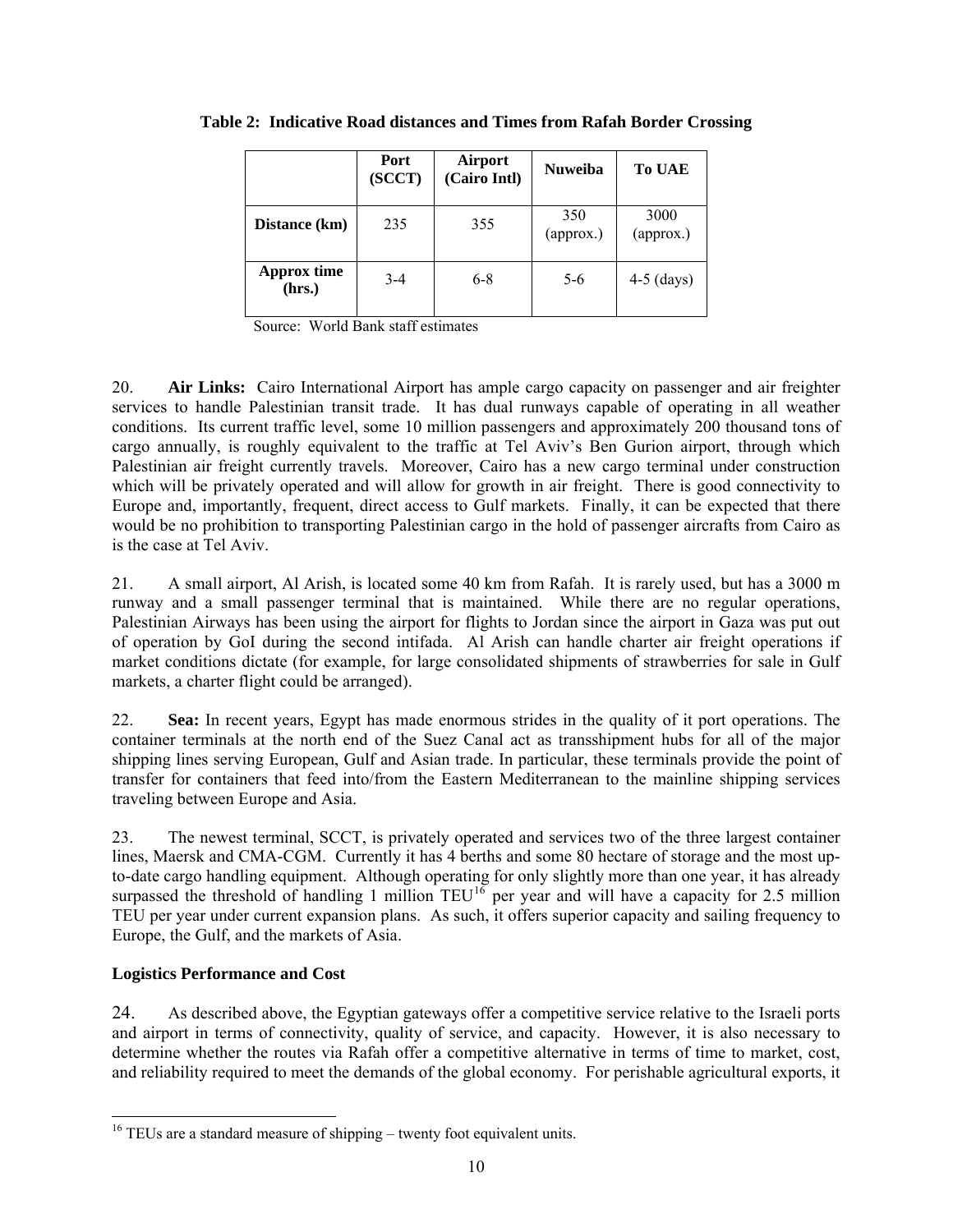will also be necessary that the trade corridor provide secure cold chains. Table 3 looks at the relative importance of these factors for goods that are currently exported from Gaza.

| <b>Product for</b><br><b>Export</b> | <b>Time to</b><br><b>Market</b> | Cost of<br><b>Transport</b> | <b>Temperature Control</b><br>(maintain cold chain) | <b>Reliability</b> |
|-------------------------------------|---------------------------------|-----------------------------|-----------------------------------------------------|--------------------|
| Oranges                             |                                 | V٦                          |                                                     |                    |
| <b>Strawberries</b>                 |                                 |                             |                                                     |                    |
| Tomatoes                            |                                 | V٦                          |                                                     |                    |
| Herbs                               | งงา                             |                             | VV1                                                 | VV1                |
| Carnations                          |                                 | 111                         |                                                     |                    |
|                                     |                                 |                             |                                                     |                    |
| Apparel                             |                                 |                             | n/a                                                 |                    |
| Furniture                           |                                 | ملح                         | n/a                                                 |                    |
| Leather Goods                       |                                 | $\sqrt{2}$                  | n/a                                                 |                    |

**Table 3: Logistics Service Requirements** 

25. **Time to Port:** As shown in Table 4 although the distance from Gaza to Egypt's gateways is considerably further than to Ashdod port or to the airport in Tel Aviv, in terms of cost, transit through Egypt is likely to be equivalent. This is a result of the lower cost of Egyptian trucking which benefits from cheaper labor costs and more competition (relative to the limited number of Israeli trucking companies transporting goods to and from Karni). It should be noted that, at present, estimates show that Rafah would provide tremendous savings over Karni where costs, including informal payments, are currently in the range of \$2000-\$6000 for the 40 km trip to Ashdod port. A similar trip on the Rafah corridor would cost \$450 from Rafah to SCCT.<sup>[17](#page-10-0)</sup> However, since the Karni costs are inflated by the high level of informal payments, for the purpose of evaluating the viability of the Rafah corridor, it is more useful to consider the expected costs (i.e. without informal payments) of using both trade routes. Even if, over the longer-term, these informal payments could be significantly reduced, the route through Rafah still appears to offer a competitive option.

| Route      | <b>Rafah - Cairo Airport</b> | <b>Rafah-East/West Said</b>   | Karni - Ashdod                |
|------------|------------------------------|-------------------------------|-------------------------------|
| Vehicle    | Refrigerated Truck           | Marine Container              | Fixed Axle                    |
| Cargo      | $5-10$ Tons                  | $40^{\circ} (2 - 20^{\circ})$ | $40^{\circ} (2 - 20^{\circ})$ |
| Rate (USD) | $$500 /$ Truck               | \$450                         | $$450*$                       |

**Table 4: Indicative Freight Rates-Road Transport** 

"exclusive of charges associated with obtaining a slot and other informal payments at Karni which are currently estimated at around \$2000-\$6000

**(**based on World Bank estimates)

1

26. **Time to Market**: For high value, short shelf-life agricultural goods, getting to market quickly and, in most cases maintaining the cold chain, is of critical importance. Without this, products quickly loose much or all of their value. This has proved one of the most difficult problems for Gaza's strawberry and flower growers given the near total uncertainty of the time it takes to cross Karni. With no ability to ensure the through movement of goods to customers beyond Israel, Palestinian producers are fully dependent on Israeli firms to market, pack and ship their goods. It is not unusual under such arrangements for Israeli consolidators to refuse to take Gazan exports when there is a glut of supply from

<span id="page-10-0"></span> $17$  Since there is currently no route through Egypt, it is impossible to compare rates inclusive of "informal payments" if these were to occur on the Egyptian/Palestinian border. However, learning from the lessons of Karni, it will be important to minimize any opportunities for corruption through an effective and transparent regime for transit movements as explained in Section III.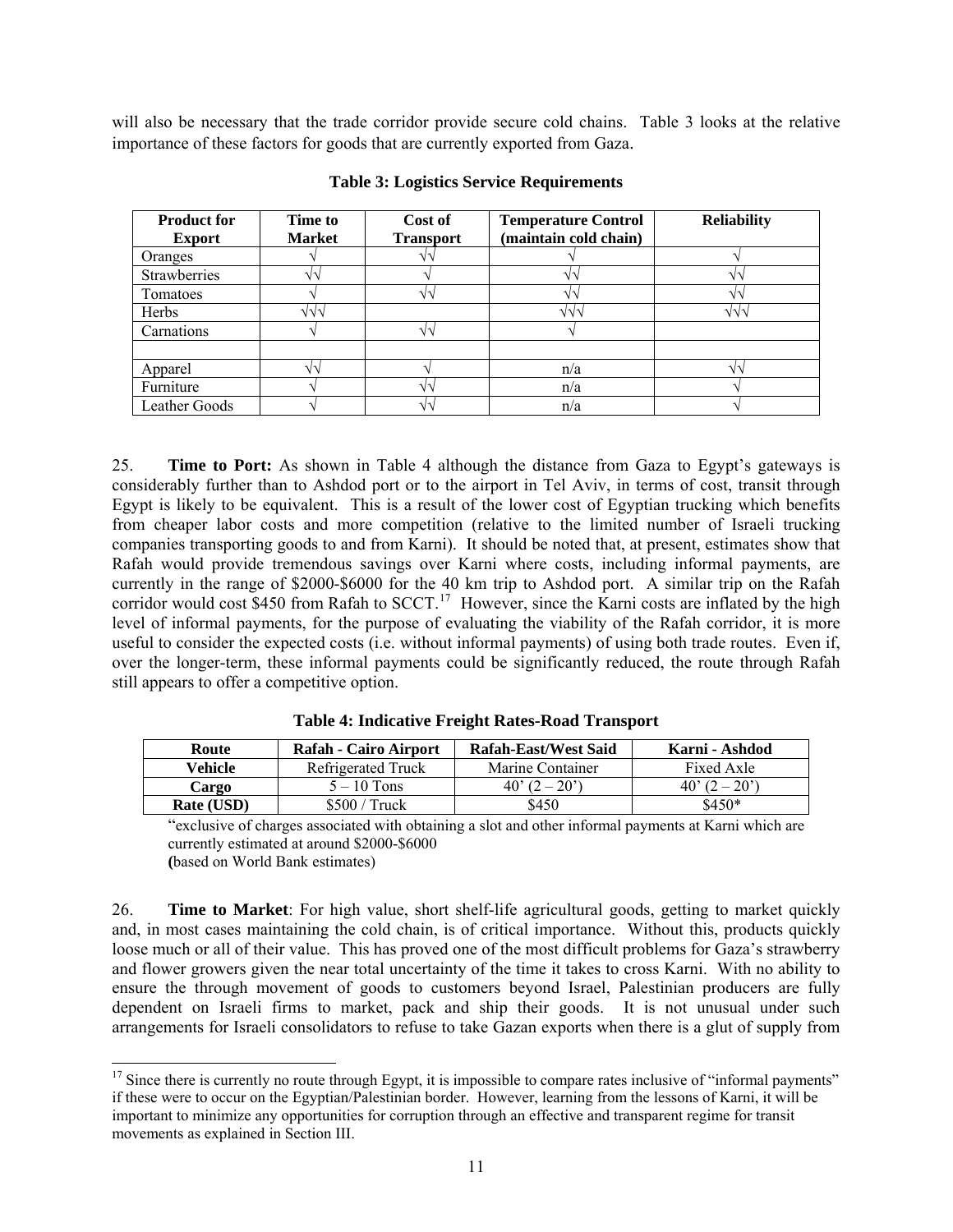Israeli suppliers or when prices are low in the final markets. Lacking any alternatives for exports, Gazan producers are then left with no market for their highly perishable produce. High value apparel, with demanding delivery schedules, creates similar challenges in terms of just-in-time delivery.

27. With good connectivity to markets in Europe and the Gulf/Middle East using scheduled flights from Cairo International Airport, or possibly charter services from Al Arish, the Rafah corridor can provide delivery by air between 1-2 days to most locations. As shown in Table 5, in terms of both time and cost, services through Egypt are comparable to those available through Israel. Importantly, however, Egypt also offers direct service to Gulf markets.

| \$/kg     | <b>Ben Gurion</b> | <b>Cairo Intl</b> |
|-----------|-------------------|-------------------|
| London    | $$1.18 - $1.22$   | $$1.25-1.40$      |
| Dubai     | $n/a**$           | $$1.50-1.70$      |
| Singapore | $$1.75 - $2.00$   | $$1.75-2.20$      |

| Table 5: Air Freight Comparability: Indicative Rates* |
|-------------------------------------------------------|
| (based on World Bank estimate)                        |

\*Note: Rates are indicative only as costs are often negotiated with shippers and are dependent on amount of cargo, routings selected, etc.

\*\*Direct flights to Gulf countries from Israel are not possible.

28. **Sea and Road Transport**: For products which are less time sensitive, road and sea freight provide significant cost savings compared to air freight. As shown in the tables below, the Rafah corridor using SCCT and overland routes to the Gulf, provides very competitive options in terms of cost and reliability. The estimates are based on shipping time and indicative freight rates – actual costs will differ as they are often based on specific routings, space availability, reductions for larger shippers, etc. The time and cost related to the additional requirements of the handling of Palestinian goods at Israeli ports, including a minimum 48 hour holding period for exports at Ashdod, are not included in Table 6 but will tend to extend the shipping times for Palestinian goods using the Israeli gateways.

|                   | <b>SCCT-Port</b> | Haifa/     |
|-------------------|------------------|------------|
|                   | <b>Said</b>      | Ashdod     |
| <b>Singapore</b>  |                  |            |
| Time (days)       | $9 - 12$         | $14 - 15$  |
| Rate USD/TEU      | \$535            | \$515      |
| <b>Rotterdam</b>  |                  |            |
| Time (days)       |                  |            |
| Rate USD/TEU      | \$670            | \$802      |
| Jebel Ali (Dubai) |                  |            |
| Time (days)       | $3-4$            | $6 - 8$ ** |
| Rate USD/TEU      | \$970            | \$1126     |

**Table 6: Indicative Sea Freight Rates \***  (based on World Bank estimates)

\*Note: Rates are indicative only as shipping costs vary depending on cargo, amount of goods being handled, whether a particular ship has an empty backhaul, etc. \*\*Direct shipments from Israel to Gulf countries are not possible. Therefore, time is estimated based on the need to transship good sent from Israel's ports to a third country for reshipment.

29. In summary, in terms of performance, the Rafah corridor offers a viable competitive option to the routes currently available to Palestinian exporters. By air, it has the additional attraction of providing direct services to the Gulf and other Middle East locations as well as offering greater frequency by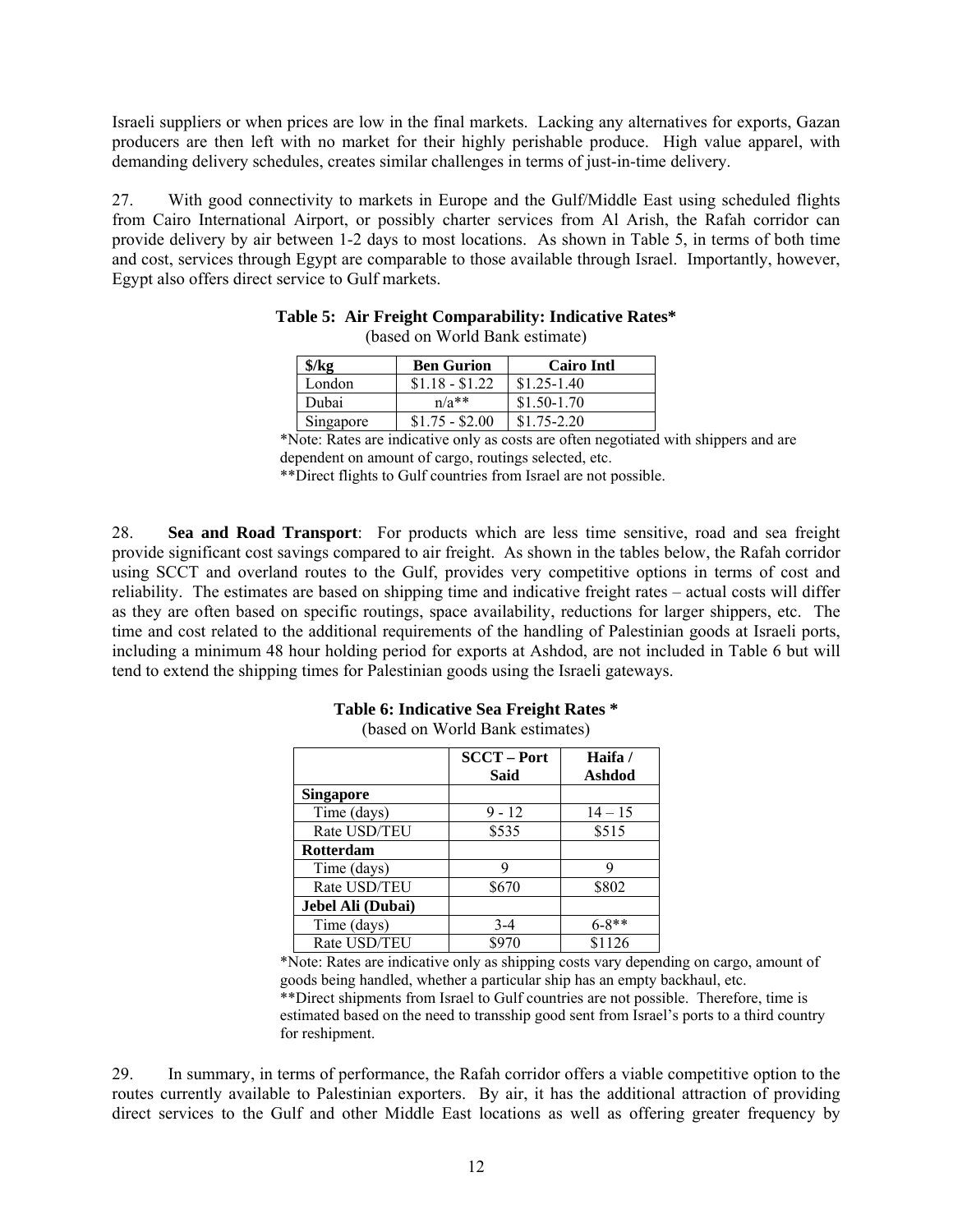permitting the use of cargo capacity on passenger aircraft. In terms of sea freight, the Rafah corridor offers comparable services in time and cost to Europe, faster times to Asia and less expensive and faster service to the Gulf. More importantly, it offers greater frequency of service to all destinations and greater choice in shipping lines and terminal operators. By land, the Rafah corridor offers the possibility of trucking goods directly to Gulf countries in 4-5 days. Finally, while the distance from Rafah to the Egyptian gateways is further than to Israel's, in terms of cost and time it is expected to offer comparable and more reliable service when the border crossing and procedures at the gateways are taken into account. It is then a question of establishing an efficient transit route from the border to the gateways. This is discussed in Section III below.

## **III. BORDER TERMINAL OPERATIONS AND TRANSIT PROTOCOLS**

30. To establish a viable Rafah transit corridor, it is necessary to have an efficient border terminal operation at Rafah and a relatively simple, transparent transit protocol between Egypt and WBG governing the movement of Palestinian goods to Egyptian gateways. Overall, these operations should be based on a simple set of principles: (i) practices established at Rafah should be consistent with the revised Kyoto Convention, (ii) border inspection and document handling should be a one-stop/single inspection operation in order to ensure efficient, but secure handling; (iii) minimal additional documentation should be required for the transit of goods and (iv) cargo, once sealed at the border should have no further inspections.<sup>[18](#page-12-0)</sup> Each of these concepts is described in more detail below.

## **Proposed Operations at the Border Terminal**

31. **Cross-docking:** Given that Egyptian trucking can provide an economically viable option for the movement of goods to Egyptian gateways, and taking into account Israeli security concerns related to movement of Palestinian trucks across the Rafah border, it is proposed that an efficient cross-docking arrangement be made at Rafah. This would consist of Egyptian trucks entering the secure Rafah terminal and moving to a loading area where Palestinian goods would be transferred across a loading dock into sealable Egyptian trucks or trailers. Palestinian labor would be used to handle the cargo and operate the forklifts. The inspection of cargo would take place visually as the goods moved across the loading dock from Palestinian to Egyptian truck. The security arrangements, already in place for passenger baggage could be enhanced to provide adequate security and monitoring for the movement of commercial goods. This includes the presence of EU monitors and CCTV cameras connected to Israeli security operating at nearby Kerem Shalom, as well as the presence of the Palestinian Presidential Guard. Palestinian customs agents would be present as would Egyptian custom agents with the approval of the Egyptian government.

32. Operations could begin even before the construction of the loading docks although simple docks can be prepared in a matter of weeks. Once a minimal level of trade has been reached, covered crossdocking facility should be constructed. The current configuration of the Rafah terminal provides ample space for these facilities. A separate covered and cooled facility could also be built to handle agricultural goods that need to remain in a cold chain in order to meet higher standards and preserve the quality of the goods. The movement of goods in containers or through trailer exchange could follow in time. Because construction of appropriate facilities can be handled relatively quickly, they should move ahead only in a coordinated fashion as procedures and processes are agreed and as market demand grows. This will help avoid some of the problems with inappropriate design and technology that are seen at other border terminals.

33. **Joint Palestinian-Egyptian Customs Procedures:** In order to ensure efficiency and minimize opportunities for informal payments, all customs checking would be handled at Rafah at the time of the cross docking. Documents would be checked and inspection would take place visually as goods moved

<span id="page-12-0"></span><sup>1</sup> <sup>18</sup> With the usual allowance for random inspections and inspections based on reliable intelligence activities.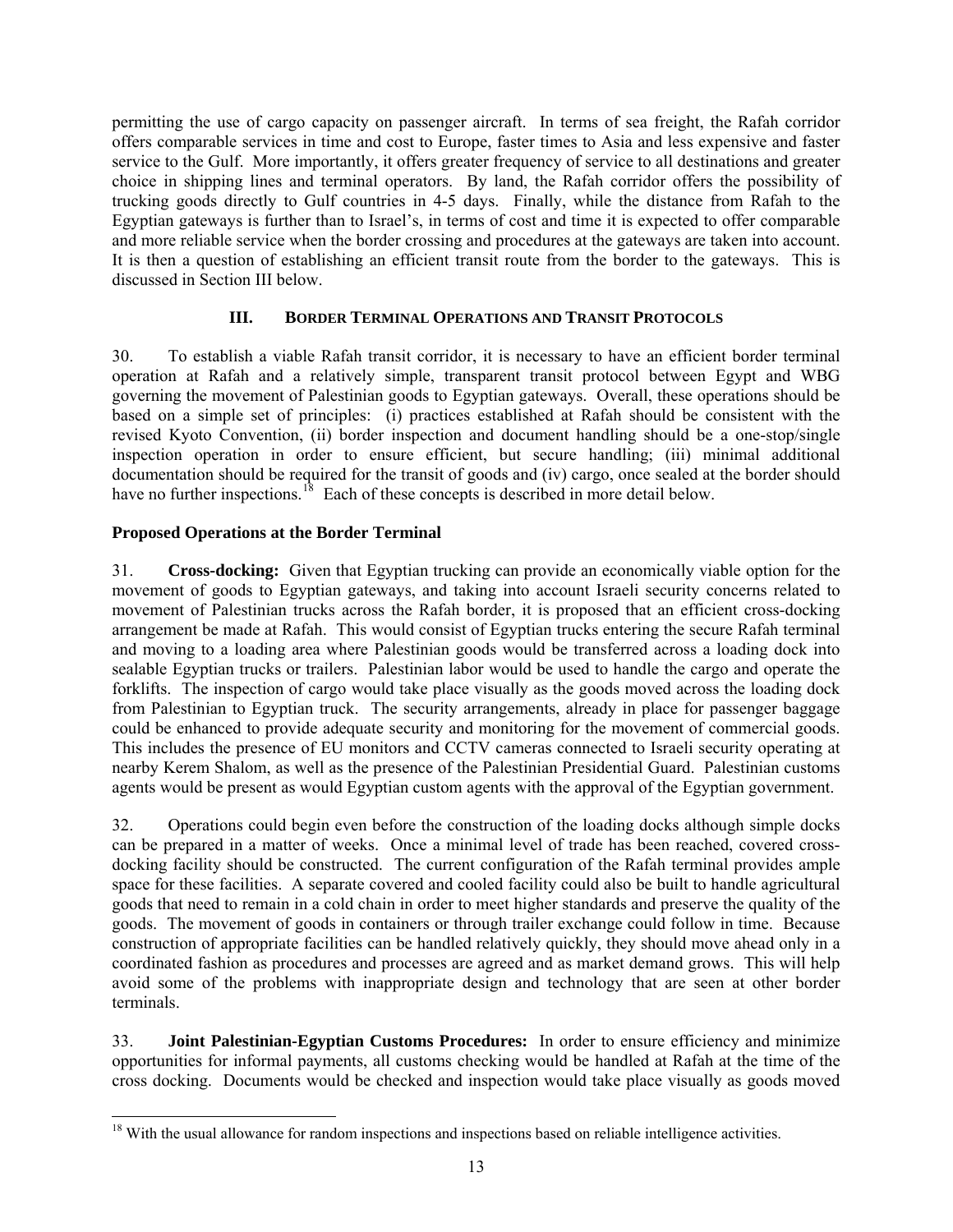between Palestinian and Egyptian trucks. Additional inspection would only be required on a random basis based on risk profiling or in cases where an anomaly was detected during normal operations. The Egyptian truck would then be sealed and an appropriate transit permit issued. Palestinian goods would move through Egypt without paying duty (under customs bond) on the basis of existing agreements including the Arab League Transit Agreement as well as the Arab League Free Trade Agreement to which both Egypt and PLO are parties.

34. **Movement of Goods in Transit**: It is suggested that a separate transit protocol be negotiated between Egypt and WBG that incorporates a simple guarantee system to cover the liability for duty on the goods if they fail to exit the country. The TIR system for providing such a guarantee has worked well in Europe and is being used increasingly in Central Asia and has made limited inroads in the Middle East<sup>[19](#page-13-0)</sup>. However, there already exists a system for providing Egyptian truckers with a performance bond that should be adequate. The only difficulty is that the bond, which is offered by the private sector, is considered relatively expensive. An alternative mechanism for providing this bond might be considered in order to reduce the cost. Support from donors may be helpful in this regard.

35. In terms of security, the transit protocol should provide for monitoring the movement of the goods in transit but with the need for minimal surveillance. The first line of security would be provided by the cross-docking operation which dictates that the cargo changes hands from the Palestinian exporter to an independent trucker and with added supervision by customs and EUBAM. Second, because the distance that the truck needs to cover to reach the port or airport is relatively short, a time-bound movement requirement could be put in place. In practice, this would mean that a truck would be given a fixed time within which to reach the port or airport once it exits the Egyptian side of the Rafah terminal. If the truck arrived within the allocated time, and the seal was intact, then the cargo would not be inspected upon arrival except to the extent that all cargoes are security-inspected at the gateway (such as standard scanning of containers at the port or airport prior to loading). If Egyptian custom inspectors noted that the truck arrived with a broken seal or outside of the allocated time, then they would be free to inspect the goods. Under this system, no costly GPS, convoy or escort system would be required.

## **Smart Intelligence Procedures for a Secure Supply Chain**

36. The Rafah trade corridor offers an opportunity to put in place best practices in terms of trade facilitation in order to avoid the cumbersome procedures and history of confrontation that has marred the movement of people and goods on the Gaza-Israel border. These practices, which are well established in many countries, would be based on using risk analysis to maximize detection while minimizing physical inspection. They would incorporate a system that differentiated among cargoes and shippers on the basis of perceived risk and would match this to the required level of inspection. Risk-based inspection would be supplemented by random, rather than arbitrary, inspections but with an appropriately low rate of sampling. Procedures should be transparent and published so that shippers can conform to requirements. Opening hours and fees should be set, published and respected in order to reduce opportunities for informal payments.

37. The private sector, both users of the facilities and those that provide services, should be integrated into the security process and terminal operations. This would include:

<span id="page-13-0"></span>l <sup>19</sup> The TIR system is an insurance program for trucks carrying cargo under customs bond. Local transport or trade associations arrange for insurance cover which is then coordinated through the IRU (International Routiers Union). A carnet is issued for each truckload and is shown at the border along with the weigh-bill. In the event that the cargo does not exit the country, or is not cleared by customs at an inland point, then the duties and taxes on the missing cargo are paid to customs by the insurance arranged by the association in the country where the cargo was lost and the amount is recovered from the insurer in the issuing country. The TIR carnet is used in Turkey, Lebanon, Syria and Jordan.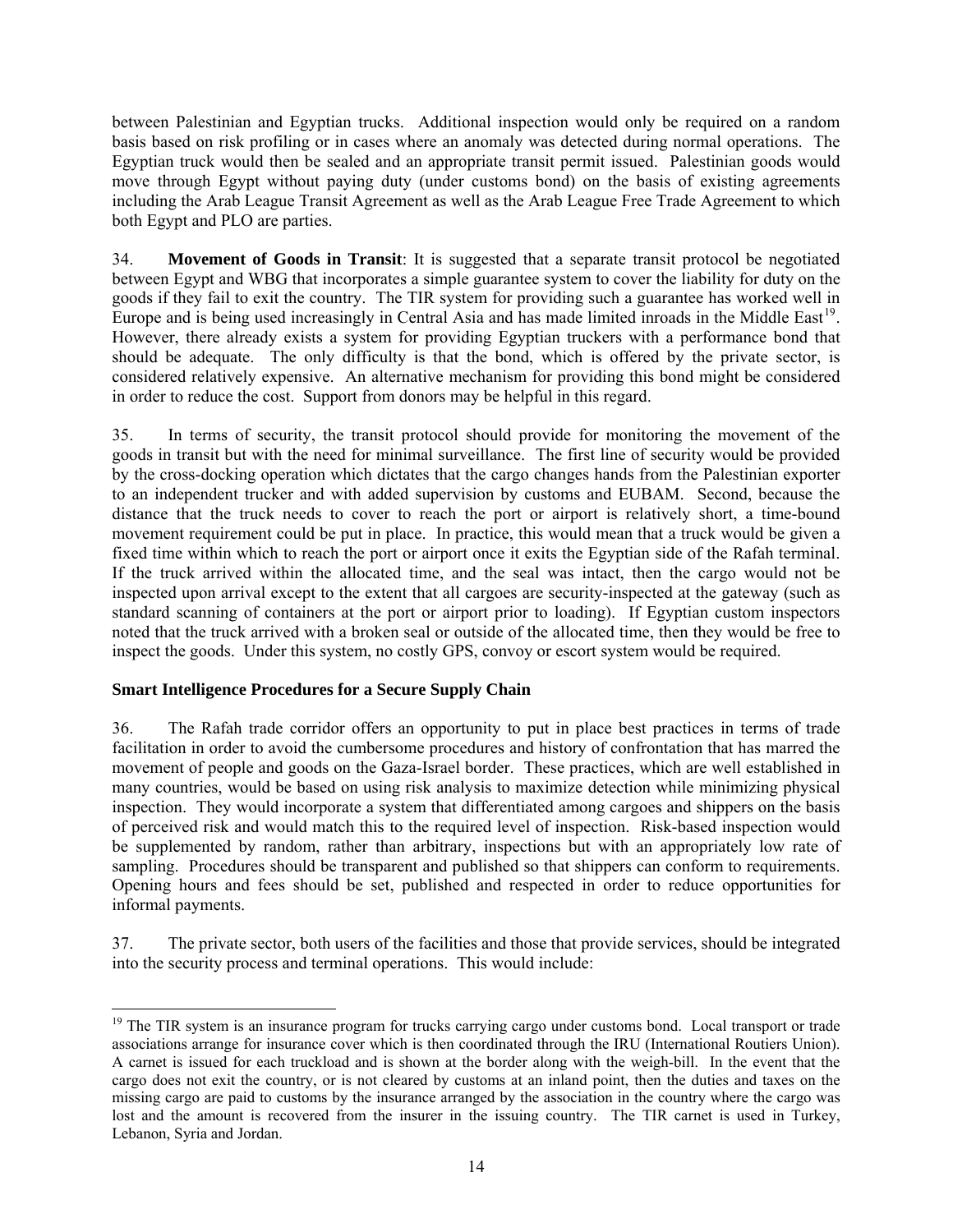- $\triangleright$  Incorporating high volume exporters into the secure supply chain. These exporters who voluntarily subscribe to certain security protocols at their factories and in their shipping arrangements would be designated as Authorized Economic Operators and would, in turn, gain better and faster movement through the border terminal.
- $\triangleright$  In addition to Authorized Economic Operators, a broader initiative by private sector industrial organizations which are well established in the major exporting industries in Gaza, would apply business to business enforcement of transit rules to ensure that the corridor worked efficiently for all exporters.
- $\triangleright$  Non-regulatory operations at the terminal should be outsourced using competitively and transparently bid contracts for cargo handling and, as the facility expands, for other operations such as cold storage areas, consolidation warehouses, etc.
- $\triangleright$  A robust dispute resolution mechanism should be put in place including private sector and government representatives from both WBG and Egypt. This would not only ensure better management of the facility, but would limit opportunities for informal payments and corrupt practices.

## **Challenges in Establishing the Rafah Trade Corridor**

38. Despite the obvious promise that the Rafah corridor represents, there are significant challenges which will have to be overcome in order to ensure an efficient and reliable trade route.

- ¾ **Security:** Although the Rafah corridor avoids some of the more obvious security concerns related to movement at the Karni border, security procedures will need to be mindful of both Israeli and Egyptian security concerns. The use of Egyptian trucks should assuage Israeli concerns related to the movement of Gazan trucks back and forth across the border. Until the corridor expands to allow imports, there should be little other Israeli concerns related to transit trade. Egypt, however, may have other security and economic concerns and therefore careful attention should be paid to the operations at Rafah and the transit protocol in order to minimize risks, but at the same time ensuring that procedures are appropriate and facilitate trade given the very significant economic benefits to both the Palestinian and Egyptian economies of a well functioning trade corridor. Taking a phased approach will allow small scale operations to begin quickly while procedures are put in place for expanded operations.
- ¾ **Reestablishing Normal Operations:** It bears repeating that the practices and procedures at Rafah must be aimed solely at securing the border crossing and the safe transit of people and goods and *not* at securing the Palestinian/Egyptian/Israeli border. An immediate reopening of Rafah for passengers, and a return to normal and reliable operations, as mandated by the AMA and practiced from November 2005-June 2006, must be restored and respected. It behooves all parties to avoid using the operation of the Rafah corridor as a source of pressure on other political issues. The border crossing should be a conflict-free zone where all parties recognize the importance of maintaining an efficient, reliable and corruption free trade corridor to the Palestinian and Egyptian economies and the well-being of the Gazan population.
- ¾ **Practicalities of the Transit Protocol:** Historically, Egyptian customs has been one of the more difficult agencies in terms of transparency and efficiency. Transit rules within the country need clarification and Egypt is not a signatory to the revised Kyoto Convention. However, in recent years, a concerted effort has been made by the Egyptian authorities to upgrade and enhance customs and definite progress has been made. The extremely efficient and modern facilities operating at Al-Sokhna port provides an encouraging example. With sufficient commitment on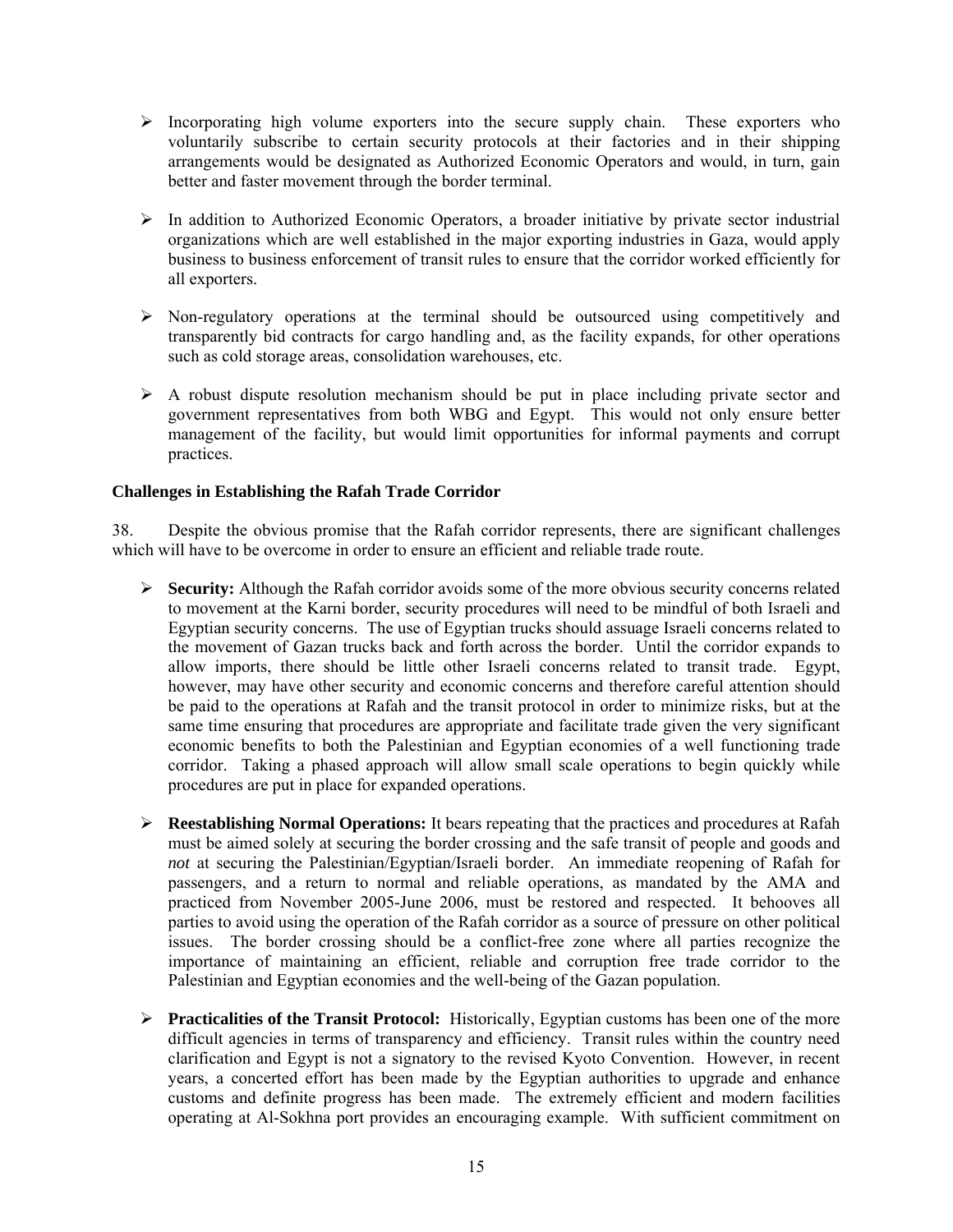the part of both Egypt and WBG, it should be possible to devise a simple, transparent and efficient transit protocol drawing on best international practice. Such a protocol would greatly benefit both economies – with Palestinian exporters having low-cost and reliable access to markets and the Egyptian private sector (trucking, port and airport operations, and supporting industries) benefiting from the movement of Palestinian goods first as exports and eventually as suppliers of imports.

¾ **Developing New Markets:** The Palestinian private sector will have to adjust its products and its marketing to find and supply new customers. As explained in Section I, this will entail a significant change from past practices where Israeli middlemen and partners provided the main conduits to markets outside of Israel. Rather, Palestinian producers will need to seek out customers directly and/or with new Egyptian partners, and ensure that they deliver goods as required at a price and in a condition that keeps them competitive in the global economy.

# **Phased Approach**

 $\overline{\phantom{a}}$ 

39. Because of these challenges, it is suggested that the development of the Rafah corridor take a phased approach beginning with limited truck operations and expanding these activities as systems and procedures are improved.

40. **Special Arrangement**: In the beginning, trade through Rafah will need to be by "Special Arrangement" as occurred in 2006 when three truckloads of goods from Gaza were sent through Rafah to a Cairo trade show. In this case, special efforts were made by the Palestinian and Egyptian authorities (including the top levels of Government), the customs departments of both countries, the EU monitors at Rafah as well as the Palestinian private sector, to ensure that the cargo moved as planned. It can be expected that similar "special arrangements" will be necessary to move the first few cargos. These movements will provide a demonstration effect and more regular movement should follow shortly thereafter. Nothing is needed to initiate this first phase beyond a commitment by the Governments of WBG and Egypt to support transit trade and the agreement of EU BAM to oversee operations at Rafah. Israel should not impede the normal operations and opening of the crossing. Private sector exporters from Gaza are prepared to take on the necessary commercial arrangements. Donor funded programs have also expressed willingness to help finance initial shipments.<sup>[20](#page-15-0)</sup>

41. **Outbound Transit:** Simultaneously with "special arrangement", the governments of WBG and Egypt should agree on a straight-forward transit protocol along the lines outlined above. Agreement with EU BAM on the cargo handling procedures at the crossing should also be sought. Technical assistance can be provided by the World Bank, the EC or other international experts as required. Operations could begin quickly. Construction of the cross-docking facility could proceed apace. Expansion to include cold handling facilities would take place when warranted by demand.

42. **Inbound Cargo**: While Rafah will solve the problems related to the export of goods, Palestinian producers will continue to suffer if the importation of goods is uncertain. As discussed in Section 1, the results of the ICA indicate that Palestinian producers experience long delays in clearing their goods through Israeli ports and as a result have to maintain expensive inventories. As soon as practicable, Rafah should be expanded to allow imports so that producers in Gaza have an alternative route through which to receive inputs and Palestinian consumers have greater choice and more competitive options for imported goods. As long as the Paris Protocol is in effect, and in line with the *AMA,* it is necessary to have an agreement among the Governments of Egypt, Israel and WBG, as well as the support of EUBAM, in order to open Rafah for imports. Appropriate protocols and facilities could then be put in place as

<span id="page-15-0"></span><sup>&</sup>lt;sup>20</sup> USAID and the Dutch Government each have substantial agricultural support projects in WBG and have expressed willingness to support the transit of agricultural goods through the Rafah corridor.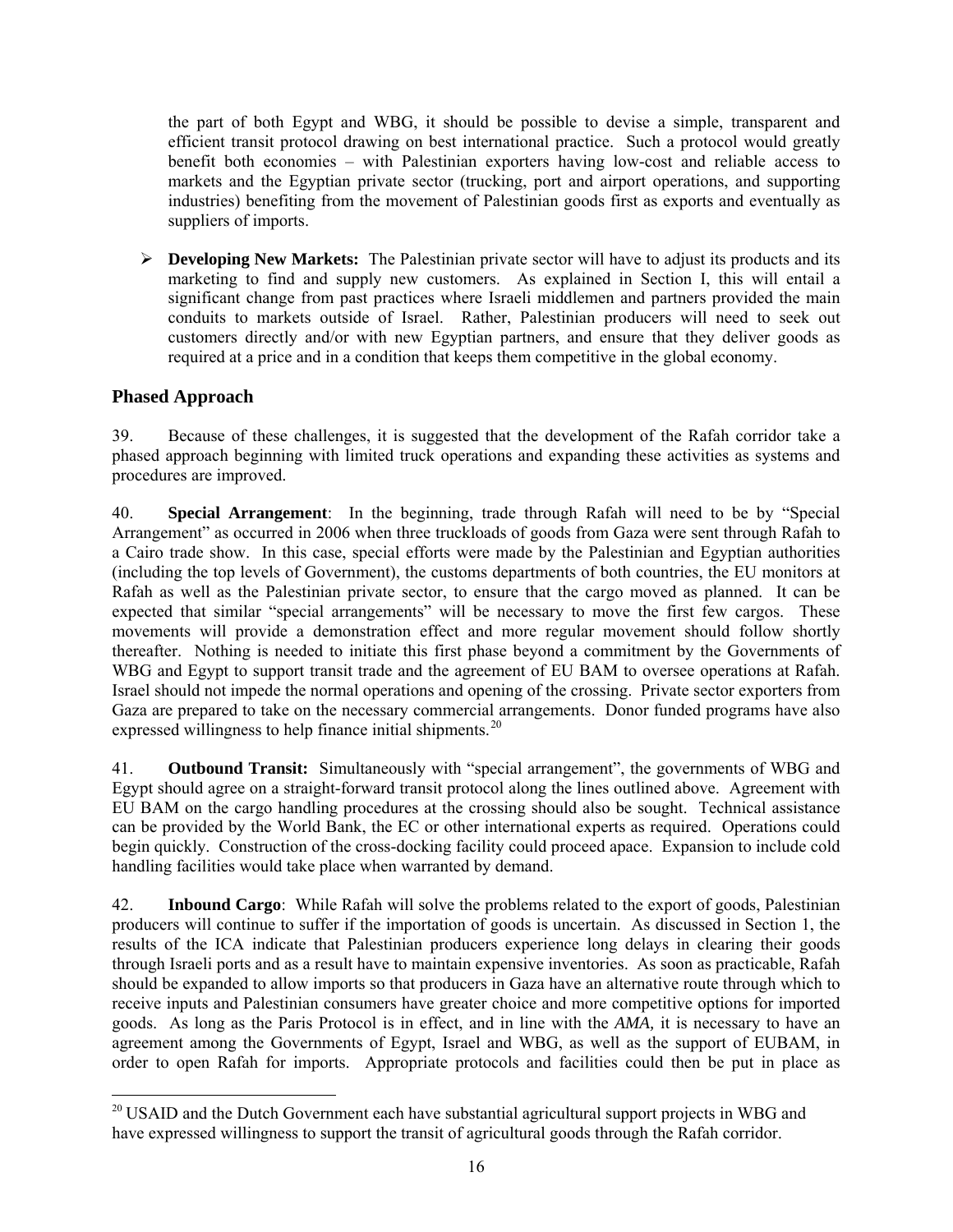required. In the short-term, and in accordance with the terms of the AMA, the nearby Kerem Shalom crossing, which is under Israeli control, can be used for imports from or transiting through Egypt to Gaza. As agreed to in the AMA, Palestinian and Israeli customs officials would work together at Kerem Shalom to help develop capacity for Palestinian controlled import operations at Rafah.

43. **Free Trade Zone at Border:** Rafah has the potential to become a free trade zone if the trade corridor develops as an efficient and reliable link between Gaza and Egypt. This would have a positive impact not only in Gaza, but along the border in Egypt where support facilities would be needed. Al Arish airport could then provide an important hub for transport.

## **IV. CONCLUSIONS AND NEXT STEPS**

44. As is true in all open economies, the Palestinian private sector needs to have alternative trade routes to directly access its customers in order to successfully compete in the global economy. The world market demands that producers guarantee on time delivery at a competitive price.

45. As described above, the Rafah Trade Corridor provides a viable alternative trade route initially for transit trade through Egyptian gateways and eventually for imports. It is not a substitute for improved trade with and through Israel, but the Rafah crossing can provide an essential alternative route with potentially high returns for the Palestinian and Egyptian private sectors. The crossing was efficiently and securely operated for travelers for eight months until it was closed by GoI at the end of June 2006. The normal crossing operation should be reinstituted immediately for passengers in accordance with the AMA, and then its operations expanded to allow the movement of goods in transit. Not only would this route provide competitive trade logistics in terms of performance and at a cost generally equivalent to and sometimes lower than Israel's ports and airports, but it would provide Palestinians, for the first time, direct access to Europe and the Gulf which are potentially the most lucrative markets for Palestinian exports. Given WBG's relatively high cost structure and the competitive nature of global trade, even if Israel becomes more accessible, higher growth rates can only be achieved if Palestinian producers capture additional value-added by accessing these markets directly and making full use of the generous trade agreements provided by Europe and the Arab League.

46. Given the current political situation, the Rafah corridor has the best chance of success if its operations are expanded in phases with the first being operation for transit trade. The Palestinian, GoI, and US approved *AMA* allows for immediate operation of Rafah for exports. In the first instance, these cargoes will need to be handled by "special arrangements" -that is with special attention by Palestinian and Egyptian officials and the private sector to ensure that "red tape" and uncertainty does not impede the movement of cargo and perhaps with donors active in the region providing additional financing for the costs of shipment which can be expected to be relatively high at the start. Simultaneously, the Palestinian and Egyptian governments, along with EUBAM, should begin immediate discussions on the processes at the Rafah border terminal for goods in transit to regularize transit operations. As outlined above, this should be based on a simple, secure transit movement using Egyptian trucks. The World Bank and the EC are prepared to provide technical assistance in this regard. Construction of efficient cross-docking facilities and other infrastructure to support the movement of goods is not a lengthy process and can begin once general procedures are in train. In time, the Rafah trade corridor would also handle imported goods.

47. Finally, it is important that opening the Rafah Corridor is not seen as an "either/or". Rather, the Rafah Corridor is complimentary to ongoing efforts to improve the border crossings with Israel, particularly at Karni. An effective Rafah corridor is likely, in fact, to help speed improvements at Karni since it will introduce competition to what has been a fully monopolistic border operation. Producers in Gaza can then decide on which crossing to use depending on market needs or in response to when a specific security threat at a crossing may dictate its temporary closure.. The West Bank economy is larger than the Gazan economy and producers there also need direct access to the world market. An